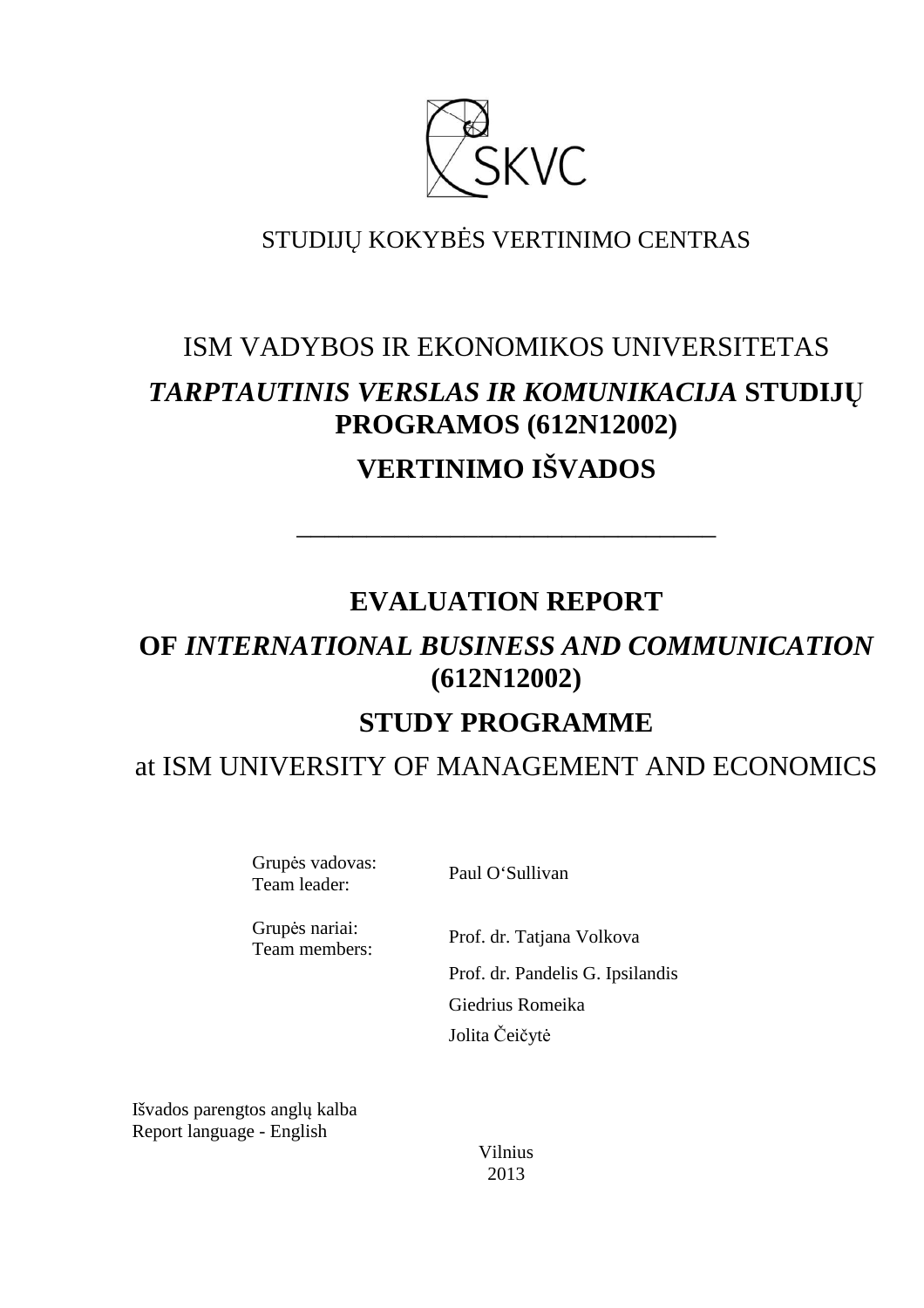### **DUOMENYS APIE ĮVERTINTĄ PROGRAMĄ**

| Studijų programos pavadinimas                                      | Tarptautinis verslas ir komunikacija                                                                   |  |
|--------------------------------------------------------------------|--------------------------------------------------------------------------------------------------------|--|
| Valstybinis kodas                                                  | 612N12002                                                                                              |  |
| Studijų sritis                                                     | Socialinių mokslų studijų sritis                                                                       |  |
| Studijų kryptis                                                    | Verslas                                                                                                |  |
| Studijų programos rūšis                                            | Universitetinės studijos                                                                               |  |
| Studijų pakopa                                                     | Pirmoji                                                                                                |  |
| Studijų forma (trukmė metais)                                      | Nuolatinė (3,5 m.)                                                                                     |  |
| Studijų programos apimtis kreditais                                | <b>210 ECTS</b>                                                                                        |  |
| $l$ aipsnis ir $(ar)$<br>Suteikiamas<br>profesinė<br>kvalifikacija | Tarpautinio verslo bakalauras                                                                          |  |
| Studijų programos įregistravimo data                               | Respublikos švietimo ir mokslo<br>Lietuvos<br>ministro 2009 m. rugpjūčio 31 d. įsakymu Nr.<br>$1 - 73$ |  |

#### **INFORMATION ON EVALUATED STUDY PROGRAMME**

–––––––––––––––––––––––––––––––

| Title of the study programme.                          | <b>International Business and Communication</b>                                                                                         |
|--------------------------------------------------------|-----------------------------------------------------------------------------------------------------------------------------------------|
| State code                                             | 612N12002                                                                                                                               |
| Study area                                             | <b>Social Sciences</b>                                                                                                                  |
| Study field                                            | <b>Business</b>                                                                                                                         |
| Kind of the study programme                            | <b>University Studies</b>                                                                                                               |
| Study cycle                                            | First                                                                                                                                   |
| Study mode (length in years)                           | Full-time (3,5 years)                                                                                                                   |
| Volume of the study programme in credits               | <b>210 ECTS</b>                                                                                                                         |
| Degree and (or) professional qualifications<br>awarded | <b>Bachelor of International Business</b>                                                                                               |
| Date of registration of the study programme            | 31 of August 2009, under the order of the<br>Minister of the Ministry of Education and<br>Science of the Republic of Lithuania No. 1-73 |

Studijų kokybės vertinimo centras

The Centre for Quality Assessment in Higher Education

©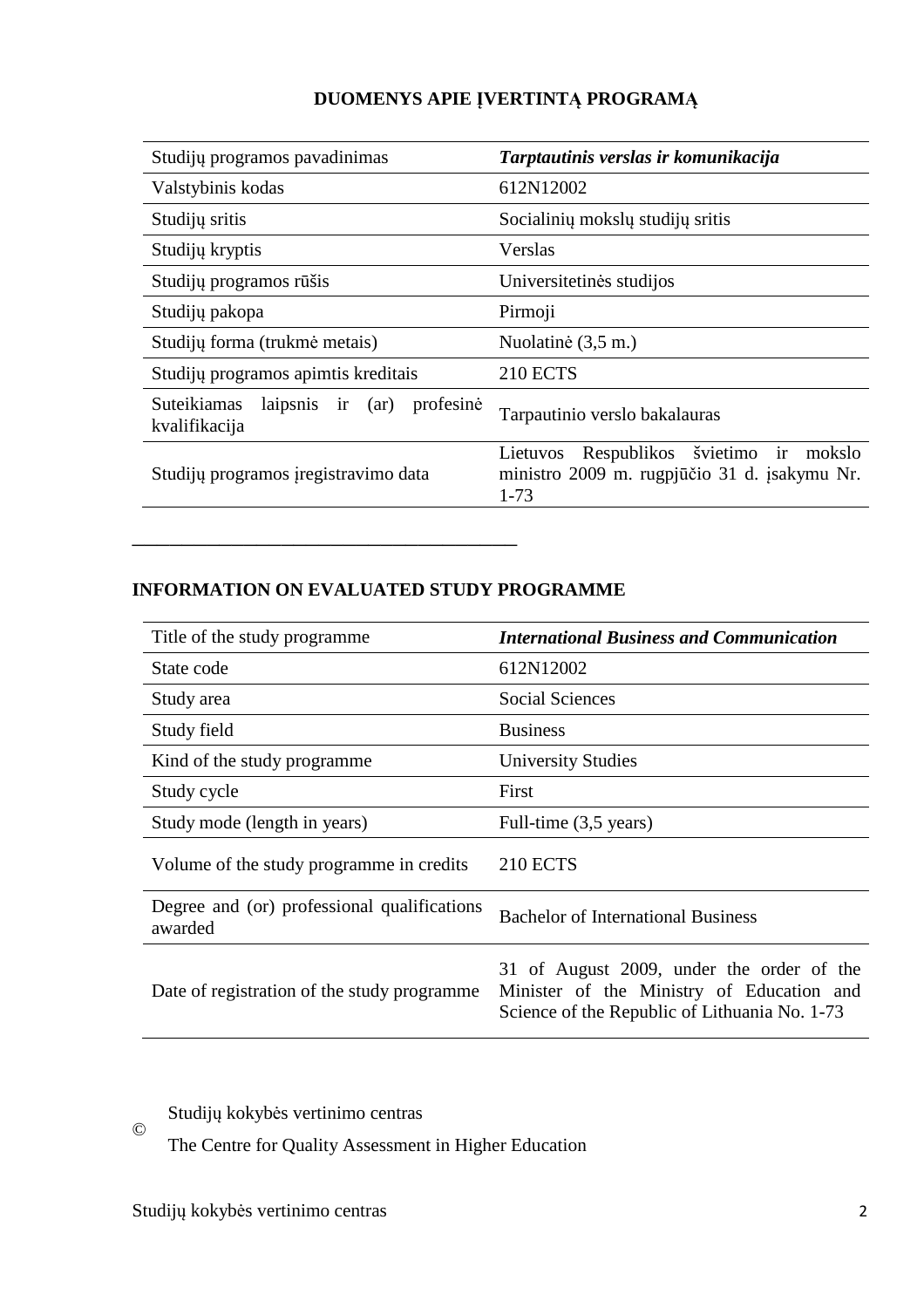# **CONTENTS**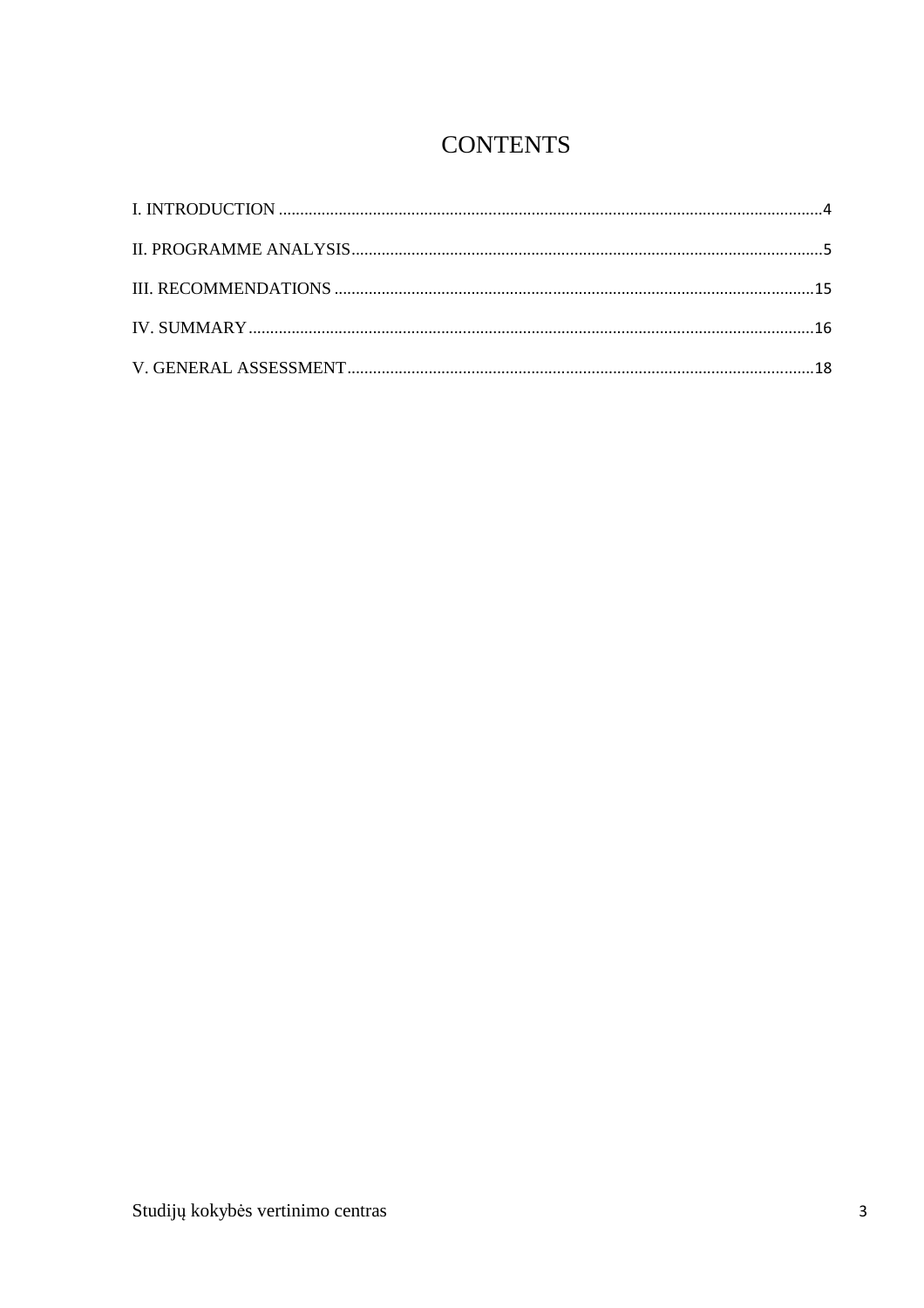#### I. INTRODUCTION

ISM University of Management and Economics was established in Kaunas in 1999 as the first privately owned institution of management education in Lithuania. The main founders of ISM are BI Norwegian Business School and The Norwegian Industrial and Regional Development fund.

ISM University of Management and Economics is an institution of undergraduate, graduate and postgraduate education in business, management and economics. The University serves as an advanced centre of market analysis, executive training and leading academic thought.

The Undergraduate School of ISM offers three undergraduate programmes taught in English, namely, Economics and Politics, International Business and Communication, and Industrial Technology Management, and another three programmes taught partly in English, in the areas of Economics, Business Management and Analytics, and Finance. The Graduate School of ISM offers Master level programmes in International Marketing and Management, Financial Economics, Innovation Management and Technology Transfer, and Information Technology Management. ISM also provides doctoral studies as well as executive training.

ISM runs its operations from two campuses: Vilnius, where the headquarters of the university are located, and Kaunas. The university is managed as one entity and academic quality provisions are the same regardless of the location, as the programmes delivered in the two locations, have the same learning outcomes, aims, structure, study management, quality assurance processes and teaching staff, while no significant differentiations exist in infrastructure and material provisions between the two campuses.

The International Business and Communication programme under review, is a first-level (undergraduate) programme that was created in 2011 as a result of a continuing development and expansion of ISM in specialized and more focused study areas in management and economics. The programme is offered in both Vilnius and Kaunas campuses.

The evaluation of the study programme took place on Wednesday 13th November 2013 at Vilnius campus. The team of experts is composed by Paul O' Sullivan (Head of the review panel; Ireland), Prof. Tatjana Volkova (Latvia), Prof. Pandelis Ipsilandis (Greece), Giedrius Romeika (academician, Lithuania), and Jolita Čeičytė (student representative; Lithuania).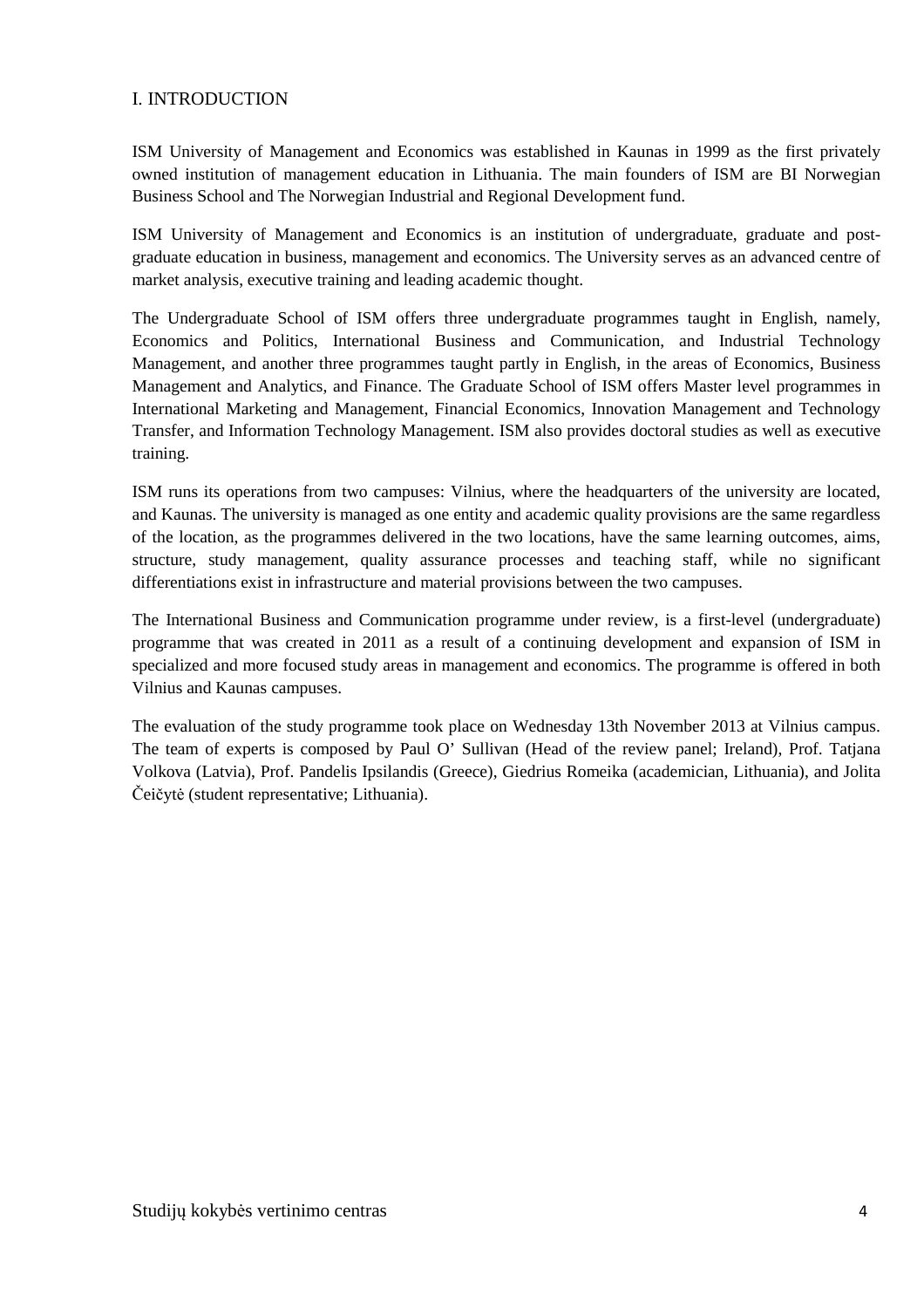#### II. PROGRAMME ANALYSIS

#### **1. Programme aims and learning outcomes**

The programme aim is to prepare students for professional careers and to develop their capabilities to lead and work in multinational and local globally orientated companies. A realistic set of specific objectives that students are expected to achieve, along with a description of the various types of potential employment positions, help in communicating the aims of the programme clear to anybody concerned.

Information about the programme is available at the English pages of the ISM web-site and also in the University brochure. As expected, published information about the programme's aim and objectives is adapted for marketing communication; even so the content conveys fairly the right information to prospective students.

The programme tries to create a distinct identity in Lithuania among the various business programmes by putting special emphasis in the interdisciplinary and international aspects of modern business and communication. There is no doubt that the programme excels in achieving a real international character that runs through all of its main features: Delivery in English, provisions for a  $2<sup>nd</sup>$  language, internationalization of the content, high participation of foreign teachers, integration of foreign / exchange students, student mobility for studies and internship. The Expert Team observed that, in general, the role of Communication within this programme is facilitative and is not as well developed as the formal business domain. There is some treatment of organisational communication, and some interesting possibilities regarding interpersonal communication, but in the main, communication in this programme relates to the opportunity for developing English and other foreign languages and does not involve specialist studies in media, technology, or the other recognised domains of contemporary communication studies. Social partners, students and graduates did express high levels of satisfaction with the communication input as it is understood in the programme, and it clearly is well delivered, but the overall opportunity to develop formal communication study is not exploited. There is a tendency in the delivery team to regard fairly routine pedagogic approaches in relation to group work, team work, presentations and leadership – nowadays commonplace on good business programmes – as being somewhat exceptional. It might be argued that the programme under review would not in any way suffer if it was offered simply as a high-quality programme in International Business; but this is a matter for the Faculty and the Team to decide.

For example in the statements of the main aims of the programme (Self Evaluation Report (hereinafter reffered to as "SER") paragraphs 17 to 21) make very weakly references to communication and only focusing in the cultural / language aspect which is any how part of the international dimension of the programme.

According to SER the development of the programme reflects the *"lack of experts with an international orientation in the Lithuanian labour market"* and it is targeted to serve those needs. Although no market research evidence exists to support this statement, its high demand among university candidates, show that it is well accepted in the marketplace. The number of graduates is still relatively small as the programme it is only in its fifth year of operation at Vilnius (since 2008) and just in the second year at Kaunas, so no available feedback can be derived from a representative sample of graduates. Moreover, no data regarding graduates opinion have been reported in the SER, although an Annual Alumni Career monitoring is performed by the Career Centre.

The large number of applicants for the programme and their high average enrolment scores is a definite indication that the programme is well accepted by students. Social partners also strongly testify about the programme's response to market needs.

Studijų kokybės vertinimo centras 5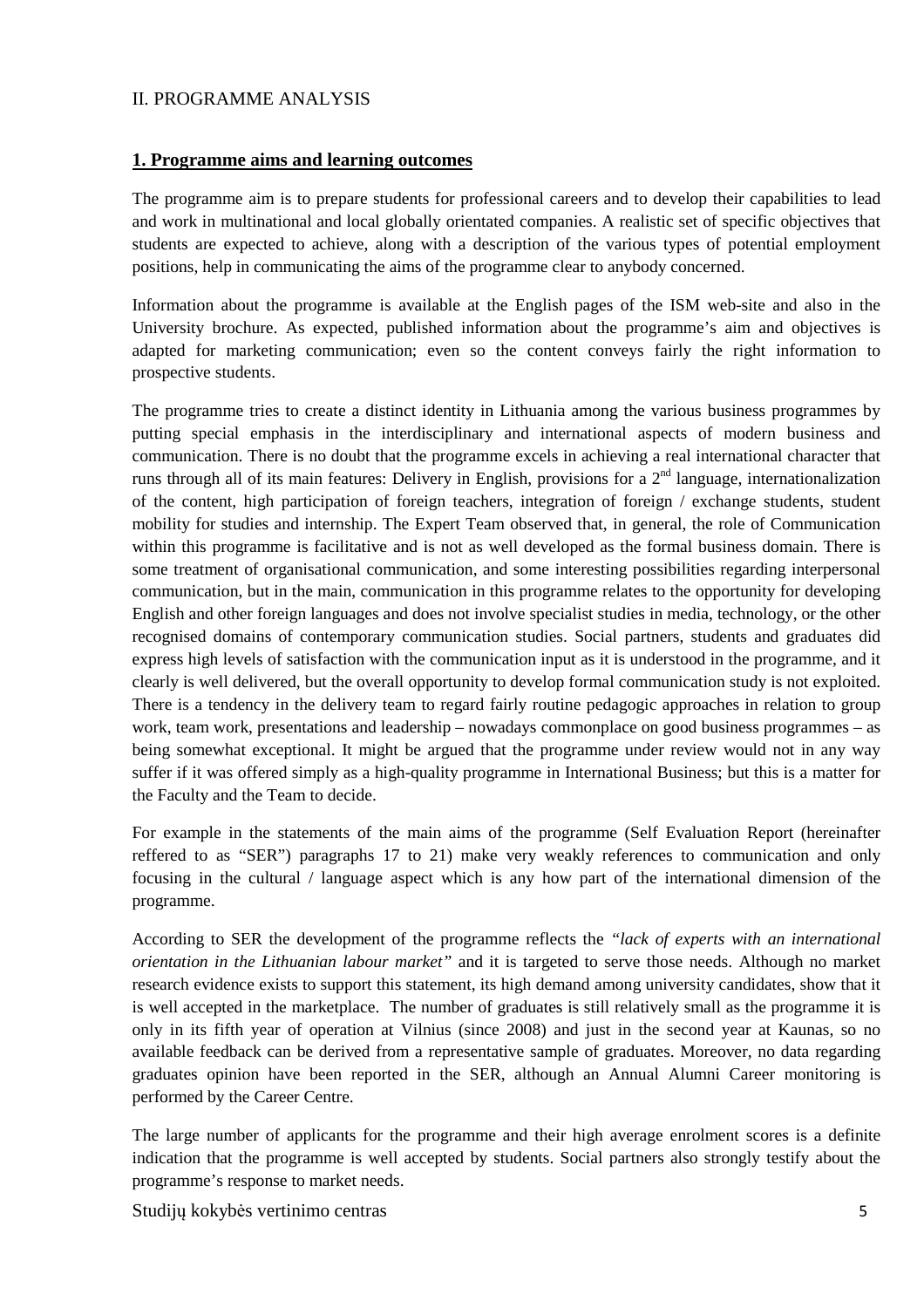It is noted that the programme has run for 5 years, and has therefore completed two full 3,5 year cycles. However, there have been no benchmark studies with other similar programmes though adjustments/ improvements to the programme have taken place, such as the introduction of research and academic writing skills in the first year.

Learning Outcomes (hereinafter referred to as "LO") at Programme level, both special and general are described in detail and are consistent with the programme aims and objectives. The aims and LO are generally set at proper level for a first cycle programme (according to Dublin Descriptors) with some overstatements (.. *understanding of contemporary theories and their applications in the research field of international business ..*) that could be avoided. In general, it could be argued that there are too many LO, and that the corresponding information on the Web (Web communication) which relies on a lesser number is much clearer in communicating to stakeholders. In certain places, the LO of the programme should be stated differently, given that they refer to LO at programme level, and not those appropriate to module level. This will make the picture much clearer for prospective students. Part of the detail provided could actually be moved and be included as LO at module level.

The title of the programme, its aims and objective and the associated LO are generally compatible with the offered qualification. Overall the programme has a strong international focus in many dimensions (delivery in English, providing skills for a  $2<sup>nd</sup>$  language, participation of foreign professors, opportunities for joint degrees for students, content).

#### **2. Curriculum design**

The curriculum structure conforms to the ECTS system, meets legal requirements and the programme complies with the General Requirements of Lithuanian regulations for Higher Education. The curriculum is offered as a full time programme, where contact hours account for over one third (34,1%) of the total study workload for the first six semester that include course work.

Each semester includes 6 study subjects (except the first one that includes 7) for a total load of 30 ECTS per semester. The subjects cover three main dimensions: Languages, Business, and Communication (with the restriction noted in the previous section), while other subjects provide general knowledge and skills in Economics, Quantitative methods and Informatics.

Students must take two subjects for developing basic skills in two more languages besides English, while their English language skills are strengthened in the area of business terminology in the subjects English for Communication in Business I & II. Those two subjects have been placed in the right sequence and provide students with the special terminology used in the Business Subjects that follow.

Business subjects cover the typical topics in business and management but a core subject in management and business organization is missing. As a results, students proceed to take subjects in specific areas (marketing, finance, HRM, etc.) without having a chance to get an overview of business functions and management practices before. The Expert Team would also ask that the positioning of challenging mathematical modules might be moved from the first semesters to enable students to orientate fully to University life before major academic challenges are introduced.

As observed in Section 1, about programme aims and learning outcomes, the Communication area might be regarded as weak as it largely includes languages and general subjects without any specialization in specific communication forms like advertising, media communication, public relations, etc. or any link to modern communication technologies. The current nexus of innovation created by the intersection of business, communication and technology could provide this programme with a major opportunity for further differentiation as well as a pathway to leadership in Digital Marketing and eBusiness.

Studijų kokybės vertinimo centras 6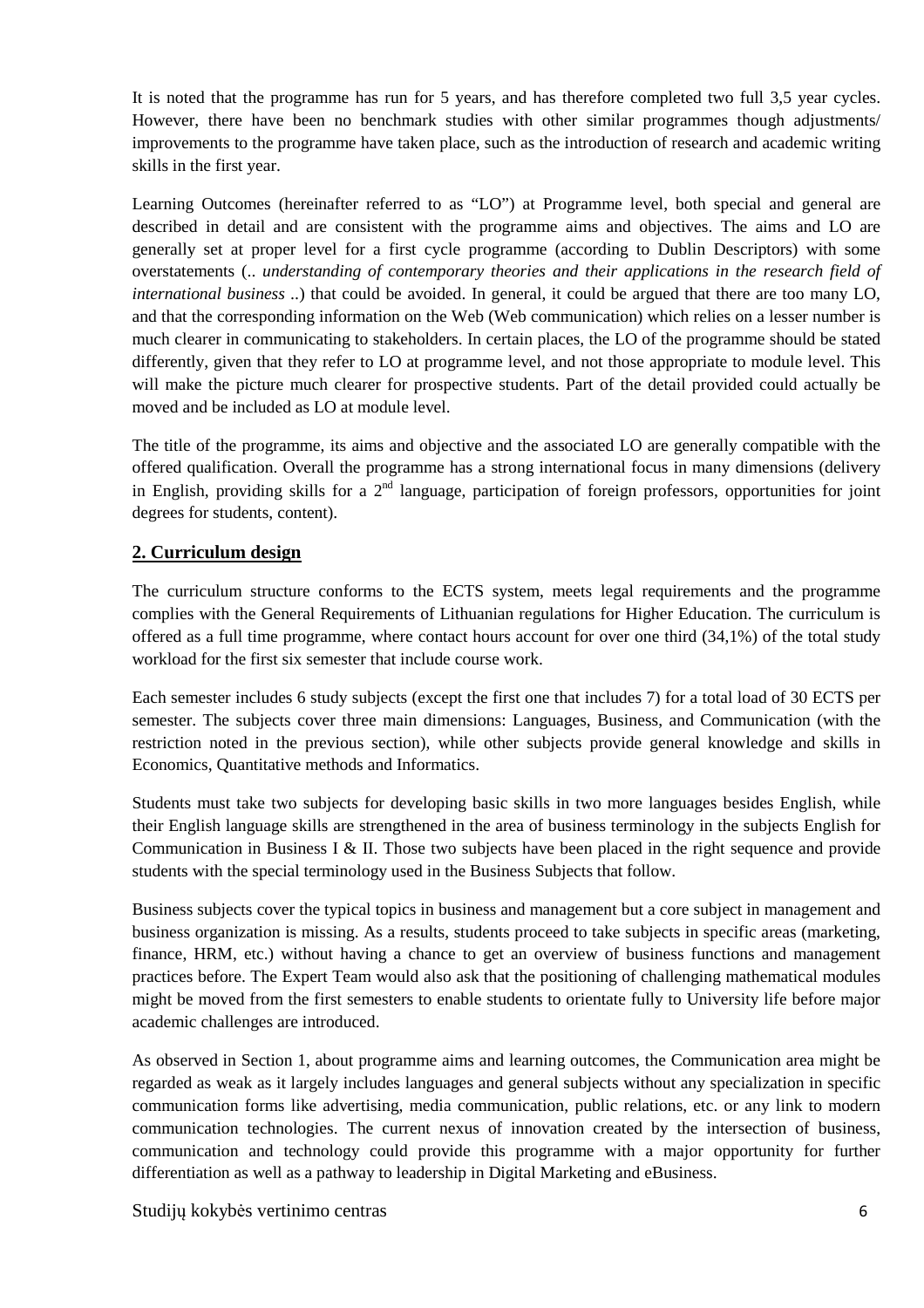Students enjoy enough flexibility in choosing at least one elective subject per semester, from a list of various subjects mainly in the business and management area. The portfolio of electives does not lead to any specialization, as the claim made in the SER *"Possible specializations through electives:…."*. If the programme intends to award some specialization, this should be in a more structured way perhaps in clusters or modules of subjects. In any case electives have to be chosen in a more careful way, especially those delivered by visiting professors – students were critical about some cases – in a more structured way. The expert team welcomes the intentions of the programme study committee as stated during the visit, about considering plans to provide specialization paths, and its suggestion is that it could be done in a way that provides specializations in specific areas in business and communication, to reflect more the programme title.

The "capstone course" where students integrate knowledge and skills acquired in the taught subjects of the programme is commented as a good practice. The internship and the writing of the Bachelor's theses also serve to integrate knowledge with practice and to build research skills. Although there is a clear process for monitoring and control of the Bachelor theses, and clear evidence of dedicated staff support for students, such a detailed process was not spelled out for the Internship placements. However, internship reports examined by the Expert Team were of high quality.

All modules have detailed descriptors that describe specific LO, with links to the overall programmes' LO, the content the methods of teaching and assessment, suggested textbooks and references. It seems that a great amount of work went into developing subject descriptors. As long as this work reflects a collective effort of the majority of the staff, it provides the right basis for further development.

More emphasis should be given to updating the descriptors so that they include more recent articles from business and scientific journals as additional teaching materials that can be used to enhance research skills of students.

Clear guidelines are provided for the Bachelor theses which require students to formulate research questions and propose a research methodology. However, in the sample of theses provided to the Expert Team, some theses, which were excellent as empirical studies / situation analysis, did not include any significant research element and, in a number of cases, represented good consultancy reports rather than classical scientific inquiry.

### **3. Staff**

The composition of the teaching staff on the study programme International Business and Communication fully complies with the requirements set by Lithuanian regulations for first cycle study programmes.

The composition of teaching staff meets the minimum requirement "*At least half of the subjects in the study field must be taught by scientists or scholars …*", since 68% of the subjects are taught by professors, while non-Ph.D. holders teach mainly foreign languages and subjects in communication. This again signifies the imbalance between business and communication subjects, where the later are taught mostly at a basic level.

The programme is supported at both sites (Vilnius and Kaunas) by an adequate number of academic staff (60 and 16 respectively), with more than 70% being employed on a full time basis, thus a significant core staff exists at both sites of programme delivery. In addition to Lithuanian academics a significant number of visiting staff, either practitioners in Lithuania (3) or academic staff from abroad (8). The later give a real international profile to the programme since they represent a real multicultural (beyond EU) environment (EU and Non-EU, Russia, USA, China, etc.). As it is stated in the SER the model of having part of the programme delivered by visiting professors introduces a possible risk concerning the development of the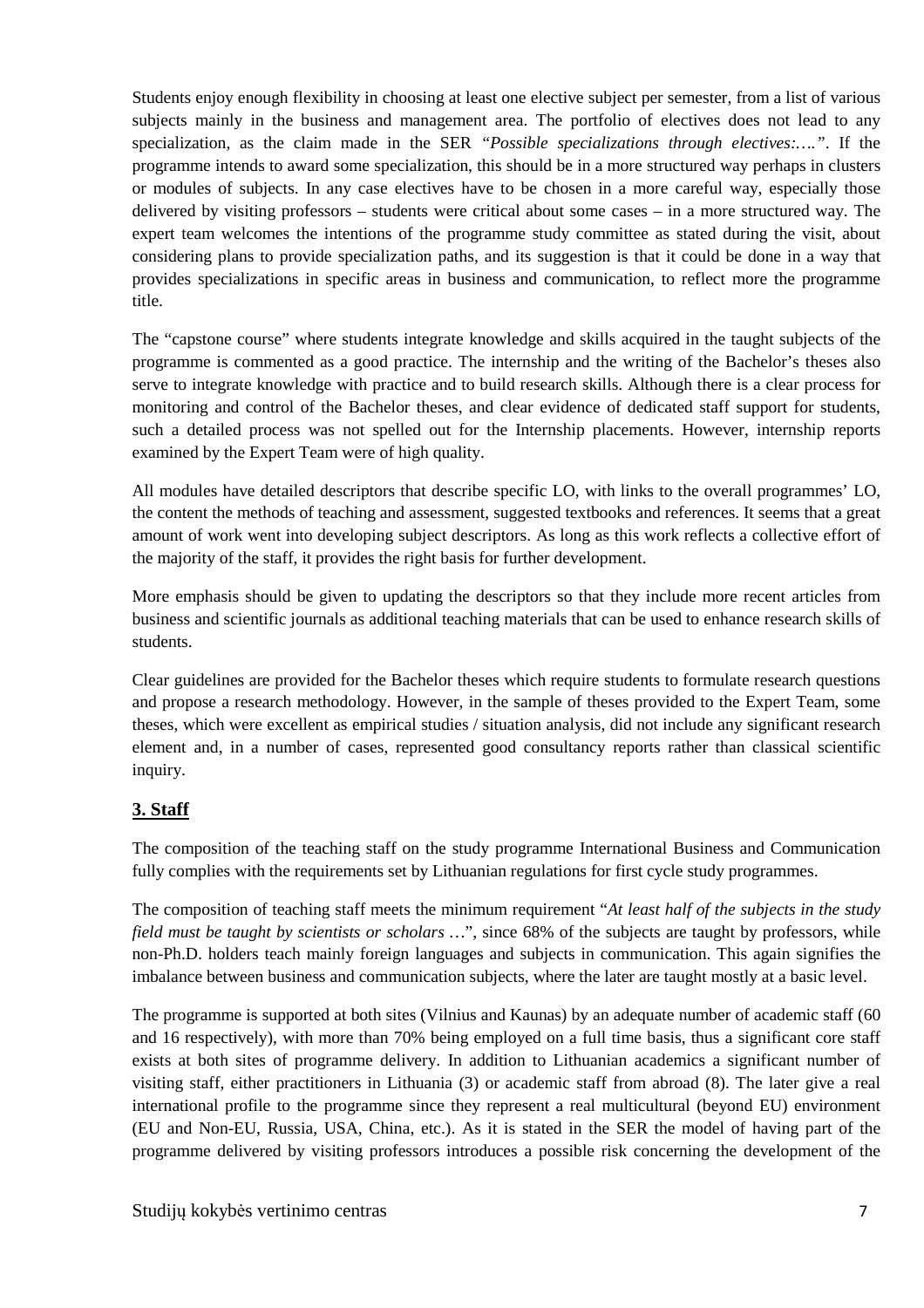subjects, continuity, etc., therefore a firm Quality Assurance process is necessary to ensure that the LO are achieved and the continuing development of the subjects.

Overall, this mixture of staff presents a strong advantage for the programme, as it provides a rich blend of academic, contextual and cultural  $/$  ethnical backgrounds that is crucial for the aims of the specific programme with an international character.

The involvement of visiting staff in teaching subjects related to Communication is limited, although industry professional could be valuable in bringing some real – life sense in an area where it is difficult to link theory with practice.

Professional development of the staff is achieved by participation in research conferences, study trips, teaching exchange visits and projects. ISM takes several initiatives for staff development in the areas of research, didactics, use of IT in teaching/learning, runs a teaching academy for staff twice a year and supports the participation of staff in International management Academy courses. Academic staff prepares annual development plans that are financially supported by ISM.

The research activity over the last years shows that individual members of staff have their own research interest and pursue research activities accordingly. However, there is a lack of research strategy that will aim in creating clusters of staff / researchers focusing on research and innovation that will give a research identity to the programme. The development of common research interest groups will increase team coherence, enhances the identity of the programme, enables staff to join research consortiums and exploit research funding that is available at European level, and will create opportunities for the students.

The Expert Team recognizes that overall the qualifications and the profile of staff is excellent. However, there was not a particularly strong sense of programme ownership exhibited by the staff, nor any significant common understanding of how to address problems such as the dropout rate. It is noticed that not such strong sense of programme ownership exhibited by the staff. For example while it became evident that most members of the staff care a lot about the development of the modules they teach, it was not the same intensity when matters of programme development were discussed. The Expert Team believe that staff should be actively and formally involved in the future development of the programme.

#### **4. Material Resources Area**

#### *4.1 Facilities*

#### *4.1.1 Vilnius Campus*

This is a city centre campus with a variety of buildings and spaces in various configurations which can accommodate a range of approaches to teaching delivery. The auditoriums, lecture rooms and teaching rooms accommodation is suitable for a delivery of a programme of this kind. There are three computer classrooms with 30 workstations in each, though these would also seem to be key resources for other undergraduate programs. A particular feature of the building is the provision of workspaces for students, which can accommodate the group work and case work aspects of the programme. Some of these are located within the library, but 54 of these spaces are located elsewhere in the building and provide for group and syndicate work to support the curriculum and the learning approach. 18 of these individual workplaces are computerised and are used in achieving the learning outcomes of the programme. This approach to creating learning 'pods' represents very good practice and an ambitious agenda for learning.

All auditoriums have state of the art technical provision and the campus has a 100% WiFi coverage.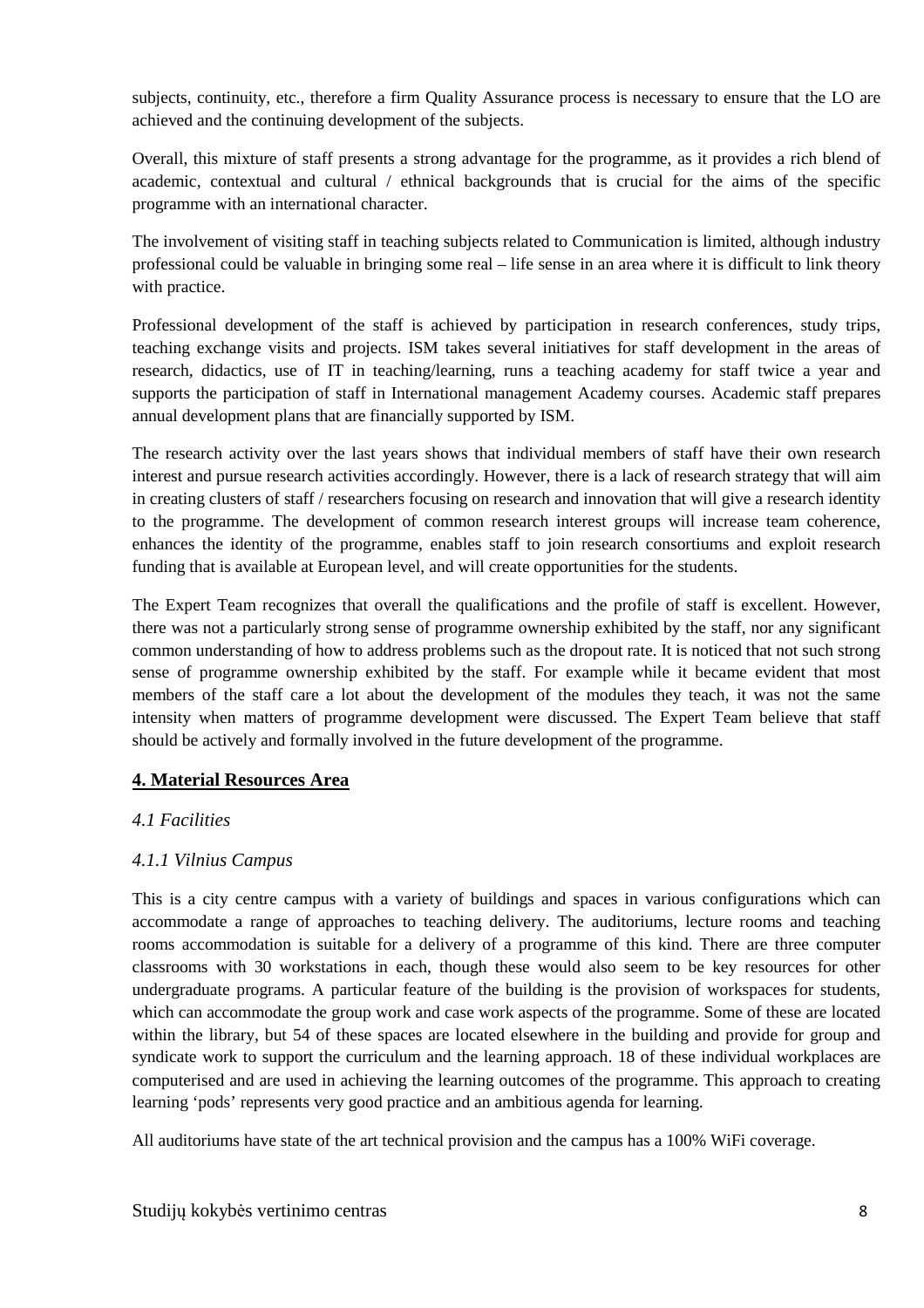The ISM has adopted a 'thin-client' architecture with very strong server provision and the dynamic capability provided by virtualisation. The computer provision is very positively future proofed with the potential to exploit cloud-based computing in the future. The Expert Team commends the strategic, forwardthinking provision in the area of computing within the school.

Similarly, printing provision is well planned, flexible and current and there is provision of mailboxes, cloud storage and a specialised help desk.

Moodle provides a virtual learning environment, though the extent, nature, application and strategic deployment of this resource was not fully evident on the field visit. There was a demonstration of sophisticated lecture capture software, and of telematics capability, but it was not clear how these state-ofthe-art resources and the Moodle platform were deployed to effectively integrate the student learning experience in a two-campus delivery. The University is evidently totally compliant with international standards in relation to software licensing.

#### *4.1.2 Kaunas Campus*

The Kaunas campus is similarly a city-centre campus, with a variety of learning spaces and a computer classroom of 30 workstations. Pictorial evidence confirms the assertion that there are high quality well designed learning environments in Kaunas, which was not the subject of a field visit, and the standard of fittings and furnishings in design, quality and functionality, matched those on the main campus at Vilnius. The provision seems very adequate for the programme. It was not fully clear what was the total population making use of these resources. Again, there is very welcome and commendable provision of individual/group workplaces for students in a variety of locations including the library, and it is stated that 16 of these workplaces are computerised. As in the case of the Vilnius campus, there is 100% WiFi footprint (though no reference to the user load) and an adoption of 'thin-client' architecture and a flexible printing system. Cloud storage for staff and students and help-desk support are also provided.

The Expert Team welcomes the adoption of the Moodle learning platform, but the technical resources are not fully leveraged as in the Vilnius campus. Clearly there is a strategic plan in relation to IT support for teaching and learning into the future.

In both locations, the range and configuration of spaces is testimony to a range of interesting learning approaches and interactions. All students and graduates met with have laptops, though there appears to be little systematic use of the technology in lecture delivery and the organisation of learning in classrooms. The excellent IT infrastructure would seem to encourage a formal move to a strategic Bring Your Own Device (BYOD) approach, which might shift the emphasis on future capital spend towards the networks, software licenses and security.

#### *4.1.3 Development Project*

The SER provided detail of a fully funded plan for the upgrading of computer infrastructure over the next three years. This will include upgrading of audio/visual equipment in classrooms, the installation of podia, installation of a new studies information system, acquisition of new servers and PC renewal. It is not indicated if the objective is to create a Managed Learning Environment in computer laboratories. A very welcome and exciting dimension of the renewal project relates to the creation of eLearning potential through lecture recording technologies, distant-learning strategies and major renewal of the website as a portal. There is significant potential to further integrate the Vilnius and Kaunas campuses providing enriched learning resources and enhanced opportunities for student learning. The Expert Team commends the vision and foresight of the Faculty and the University. There is some reference in these plans to 'research', but in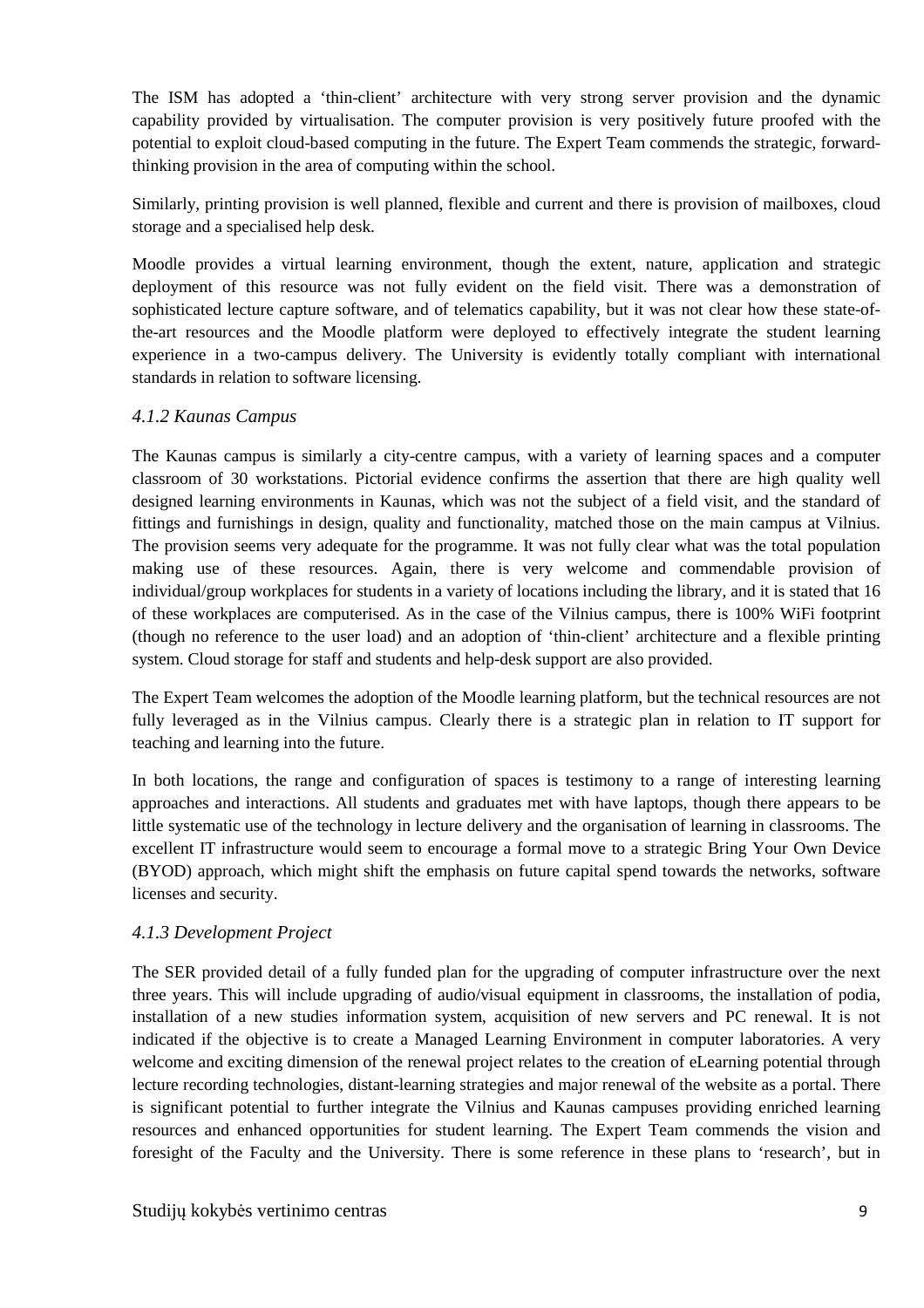general the provision of resources, including computer and library resources for staff and student research, was not strongly pointed out in the SER or during the visit.

#### *4.2 Library Resources*

The ISM library clearly has ambitions to provide leadership in the provision of learning resources in the country and the Expert Team endorses both the vision and ambition implicit in this sense of mission. Considerable detail regarding the holdings, the journal holdings and the eLibrary resources were provided. The English language holdings in the physical library and the eLibrary are sufficient to support the English language delivery of a Degree Programme in International Business. The Expert Team commends the provision of a range of dedicated English language Business newspapers and magazines on open access.

In common with all Business library provision in Lithuania, there is an excellent eLibrary resource spanning full-text journals and books, and representing all of the major databases that would be expected in a quality university internationally.

Access for full and part-time students is good, and the Expert Team commends the policy on opening hours. Lending policies seem generous in relation to the total stock, which may account for the emphasis on multiple copies of hard-copy publications in the total stock holding and resource expenditure. Library processes represent excellent practice and there is a commendable policy of consultation with subject experts, programme leaders and heads of department in planning expenditure and retention. The data provided by expert professional librarians gave a transparent insight into the operations of the library.

The library also commendably sees itself as having a role in the dissemination of research, and the initiation of an institutional repository in 2012 seems to be a very positive project which will stimulate awareness and dissemination in the research community.

There is reference to the interaction of the library website with the Virtual Learning Environment (VLE), and presumably this integrates the library provision with the learning on both sites.

The Expert Team endorses the commitment of the library to the provision of information literacy training – which is an initiative under ISM Strategic Direction Programme – and the training of 650 users each year testifies to a real commitment to the resourcing of learning and research.

The SER also transparently presents data from the annual library survey of user perception and satisfaction, and there is clearly a strong culture of user engagement which the Expert Team commends.

However, the statement that the two branches of the library can accommodate only 118 readers (23 at computer workstations) does raise a number of questions about the total demand on the total library resource. The single largest drawback is the size and location of the library space, but the Expert Team can confirm that the library space on the Vilnius campus has been made aesthetically attractive and interesting as a learning environment. Even in this restricted space, the library staff has managed to provide an interesting variety of learning environments for individual and group work.

#### **5. Study Process and Student Assessment**

#### *5.1 Admission Requirements*

The study programme has been implemented in the Vilnius campus since 2009 and the Kaunas campus since 2011. Delivery through English in effect provides a filter which means that high performing students self select for the programme. It also means that international full degree students as well as Erasmus students are attracted, perhaps more so than to any similar undergraduate programme currently offered in Lithuania.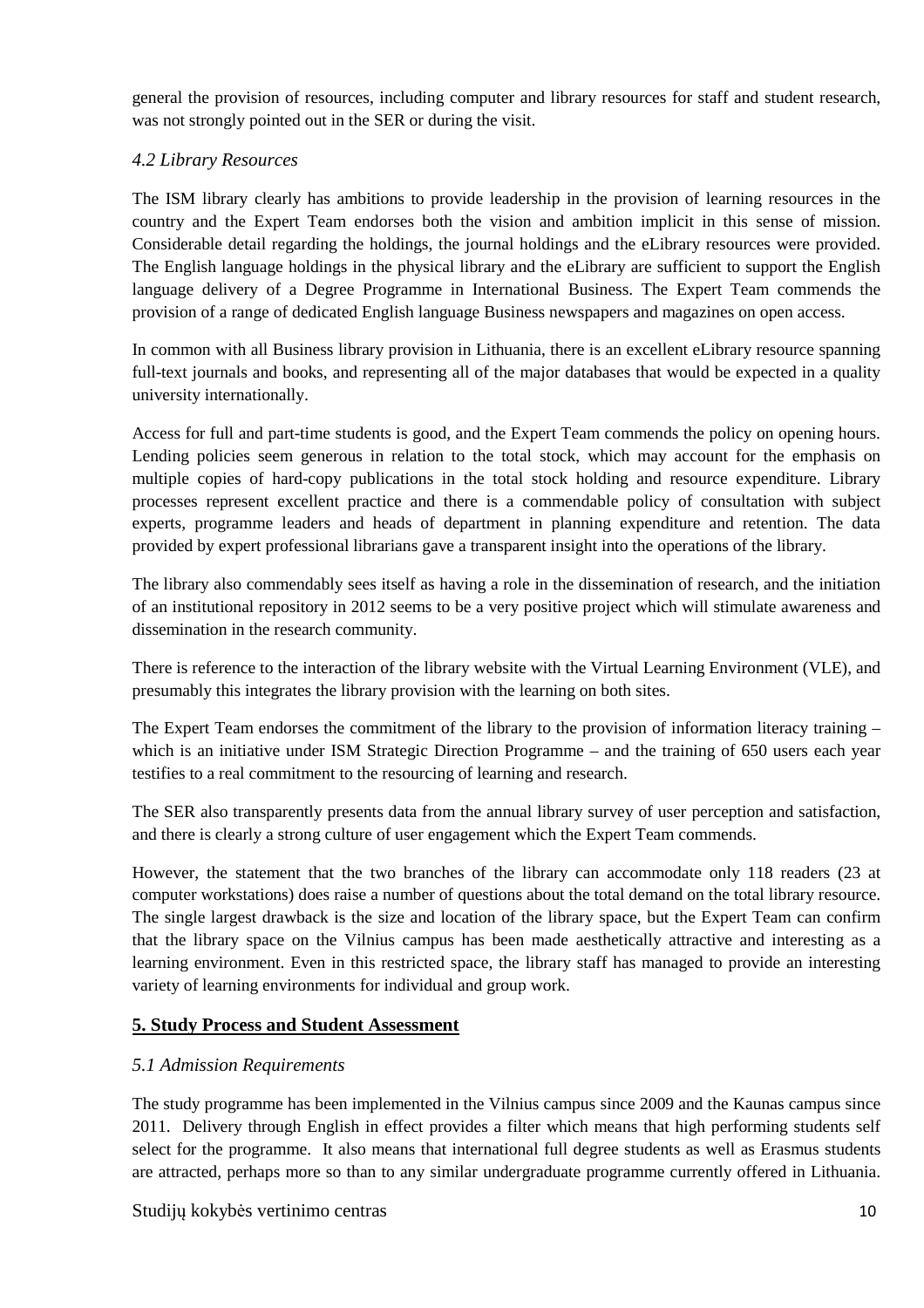Average recruitment scores on the Vilnius campus have consistently been at the high end of attainment with Kaunas scores marginally lower. However, there does seem to be a very wide band between the lowest and highest scores admitted, particularly on the Vilnius campus. There are, no doubt, complex issues relating to the private and state funding of individual students, but the graduates spoken to, are of the view that their cohort – i.e. the 2009 recruitment – was less strong than the students currently being recruited.

There is some confusion in paragraphs 52 and 53 of the SER and the Expert Team assumes that the numbers cited in the final sentence of paragraph 52 relate to international full degree students (21 degree students).

The programme appears to be among the most attractive offerings in Lithuania with very significant numbers of applicants and in some years less than 15% of applicants succeeding in achieving entry. The admission requirements are well founded and the students admitted are well capable of benefiting from the programme and the students admitted should be well capable of benefiting from the programme. The competition for entry places contributes to the high average enrolment scores.

The programme is a very significant contributor to the University undergraduate population. A rationale for these very positive trends is provided. The recruitment performance on both campus locations is exceptional given the demographic and economic constraints which represent a huge challenge for undergraduate education in Lithuania. The programme clearly has sustainable student numbers and a positive future from a recruitment perspective.

Drop out numbers are presented for each campus, and the data raises a number of serious questions. While First year completion numbers would be regarded as acceptable internationally, the second year completion numbers in Vilnius show a very significant fall off. (There is some confusion around the drop out percentage presented in table 11 of the SER, though data supplied subsequently helped to clarify this matter). A rationale was provided in the SER to explain the dropout rate: it includes the students who do not follow the normal progress plan but stay behind until they successfully complete subjects of the earlier stages.

In addition to factors related to economic and health issues, which account for some cases of students discontinuing their studies, it was asserted in the SER, and subsequently in the visit, that the programme is too demanding for some students. This raises some concerns, both as to the student selection criteria and to support provided to "weaker" students. There was no information regarding how much attention, if any, the Programme Management Committee has given to the issue of high drop-out rates. The Expert Team acknowledges that there is an Advisory Team in place to mentor first year students and we were also told of a 'Buddy System' providing student to student support and these initiatives are certainly helpful to new students and might form the basis of a database of student profiles which could help track the drop out issue. The impression was formed that, even in this well-resourced environment with very committed management and staff, there had been insufficient attention paid to understanding this problem and that there was, in effect, no detailed analysis available of individual cases. During the visit, in discussion with various stakeholder populations, the Expert Team were informed that some students had an incorrect perception of the course and the institution, that others were simply not prepared to apply themselves, and that others again were easily dissuaded from continuing by the availability of easier options. There was even a suggestion that a high dropout rate somehow validated both the programme itself and the students who remained, in the sense of having high academic standards. Repeated assertions about the challenge the course posed for some students do not seem to be borne out by an examination of the curriculum, the assessments, or the student work – which are typical of a reasonably rigorous but not exceptionally challenging programme. A number of staff did assert that they expect the dropout problem to diminish as the programme evolves and matures, citing previous experience with other programmes. It was also evident that the processes for recovery of assessment failure by students may over-inflate the true dropout rate, and this was subsequently borne out by additional data provided.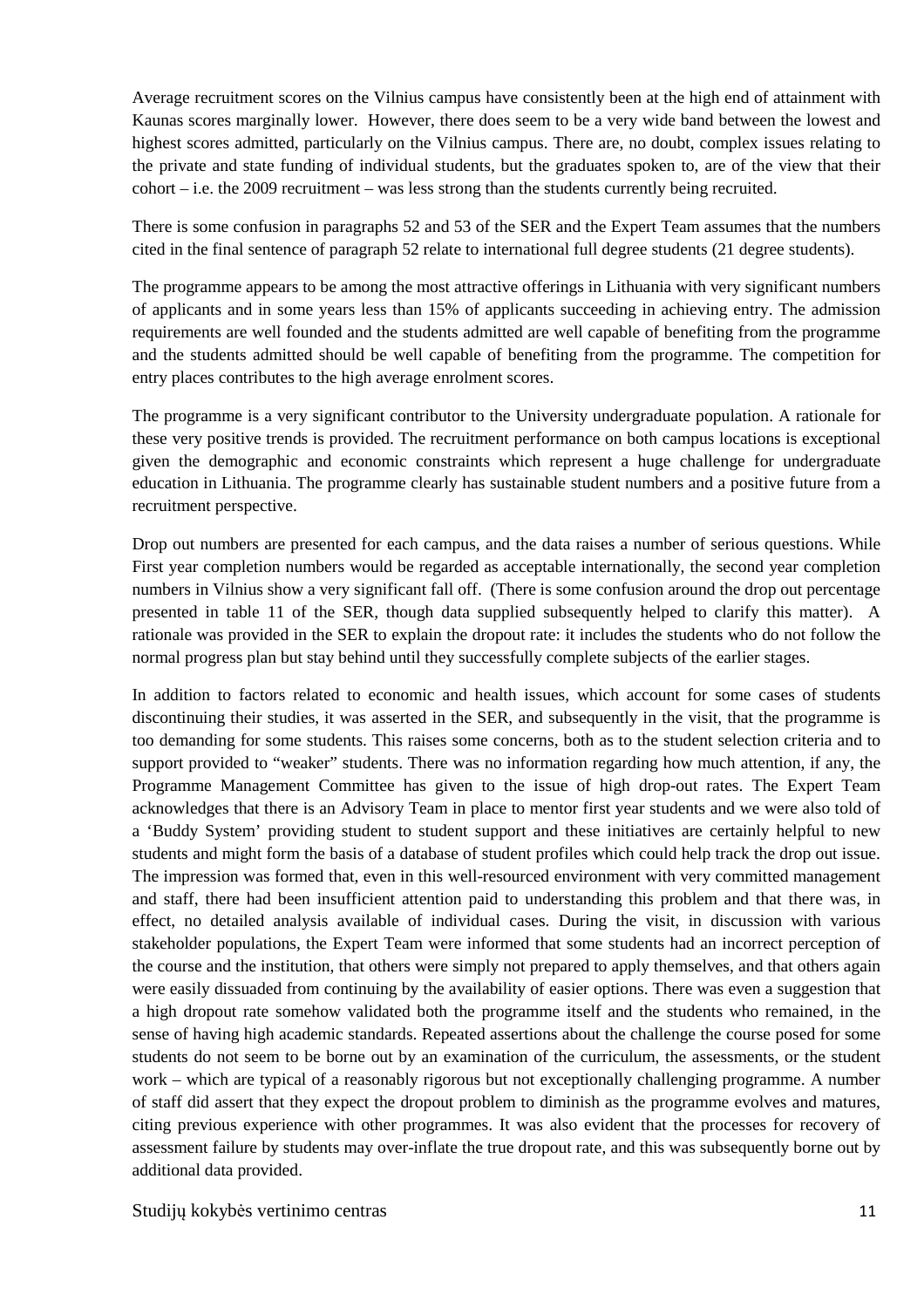However, the Expert Team believes that the Programme Team should recognise that there are common problems of school to university transition which almost all business schools internationally are alert to, and it may be fruitful to examine this issue in terms of *Transition Strategies*, and strategies to enhance the *First Year Experience*.

In addition, it was felt that some re-ordering of module sequence of first year modules might also prove beneficial as would additional supports on more challenging maths modules.

#### *5.2 Organisation of the Study Process*

The organisation of the study process is fully adequate to achieve the overall learning outcomes of the programme and as has been noted in Sections 1 and 2 of this Evaluation Report in the Programme analysis part, the overall curriculum meets the legal requirements and the study process is appropriate to the achievement of the individual module outcomes also.

#### *5.3 Student Research Activity*

There was no specific provision cited related to the fostering of research and artistic activities amongst the student body, but the course is still in its early days, and there was a clear willingness on the part of staff to encourage a spirit of scientific enquiry in the student body. Even within the actual programme structure, there is less formal attention to the teaching of scientific research method than might be expected, though there is a module on academic writing introduced in the first year, apparently at the specific request of the first cohort of students who felt that they needed such an input to support their coursework. This may be well positioned from the point of view of general coursework, but it is likely that a further formal input around research methodology should be provided closer to the actual implementation of the Theses.

#### *5.4 Student Mobility*

As befits an International Business Programme, Student Mobility opportunities are available from the second year onward within the Erasmus Socrates framework or on the basis of University bilateral agreements. International academic partnership has grown fourfold in the five year period to 2012, and have globalised from 15 European countries in 2007, to 44 countries around the globe in 2012. The Expert Team commends the policy and strategy in relation to the selection of international partners, and the clear criteria for partnership adoption decisions. ISM is particularly ambitious in seeking to work with accredited schools internationally and it remains global in its ambition to open up partnerships in new geographies. Networking, referral are all effectively deployed and the university resources staff participation in both international education and management education conferences. There is a process for regularly reviewing the quality and effectiveness of mobility and staff and student feedback is systematically collected. All of this will prove invaluable in supporting the journey of ISM to international accreditation status, which is a highly appropriate strategic trajectory for such a school.

Nonetheless, despite these impressive strategic approaches the numbers of students participating in Erasmus and other bilateral movements remains small in the context of the overall programme numbers in both campus locations. The Expert Team commended the inbound mobility of international students, and the presence of full programme international students. The commitment to internationalisation was also evident in the choice of companies for Professional Practice, and the graduate and student meetings provided strong evidence that these companies, in turn, were prepared to provide mobility opportunities for the internees in many cases. Overall the standard of internship reports provided for review was excellent, and testified to an internationally focused experience.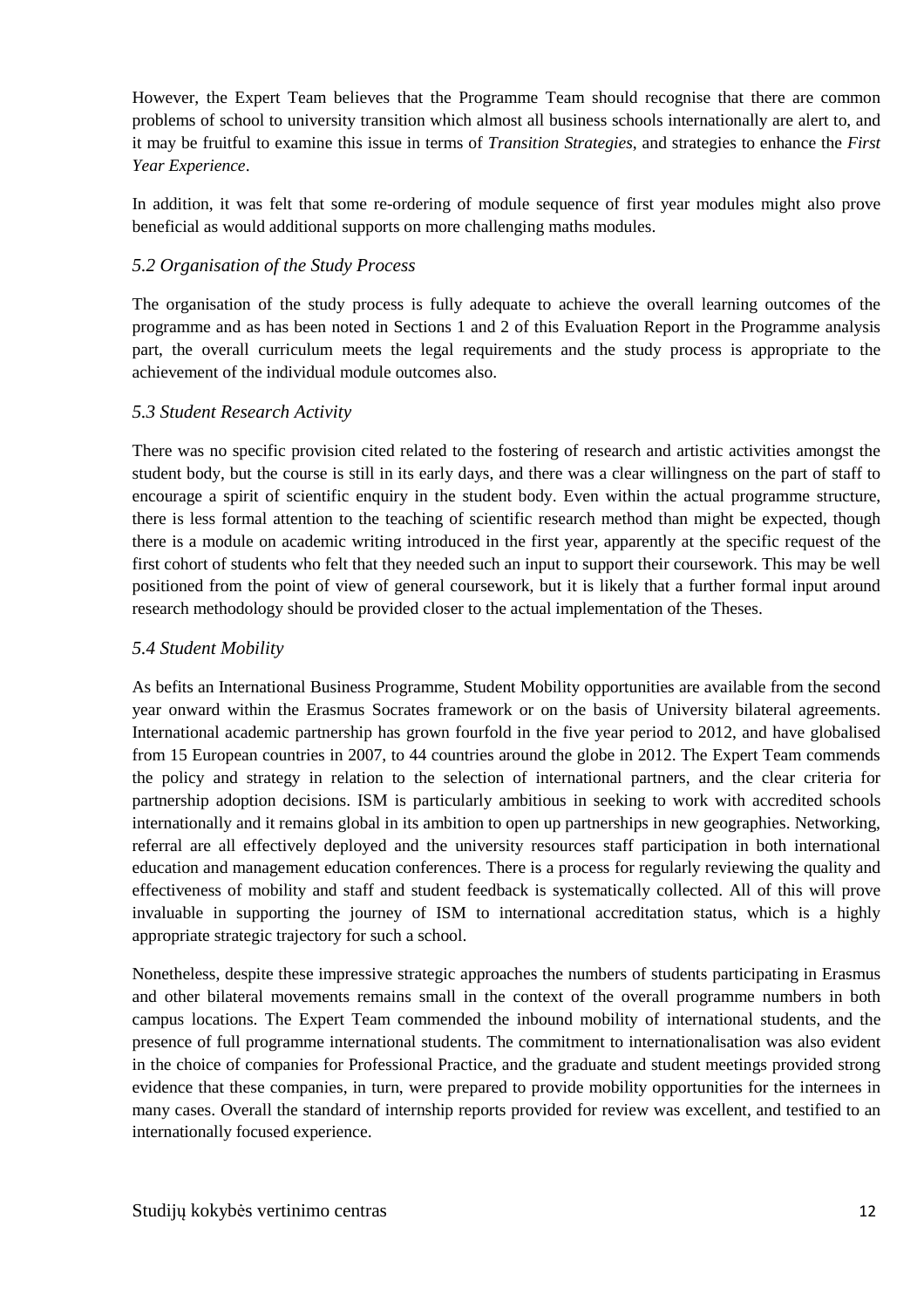#### *5.5 Student Support*

There is a positive policy of providing information to prospective students through Open Days, as well as Summer Schools and specialist pre-University programmes. High numbers of final year high school students are thus introduced to the programme and the campus. It was stated that this practice should help to ensure that prospective students fully understood the requirements of the programme, and had matched their expectations to the reality which they would experience. It will be interesting to see if this has the desired impact on the dropout rate.

The Career Centre provides a comprehensive programme to help students with career entry, including developing writing skills, arranging meetings with the business community, advice on job search and advice on internship. There appears to be a regular emphasis on introducing students to the practical world of real business through seminars, training events and open lectures, with up to 20 events organised each year. Social partners, particularly companies, are involved in these events and in student competitions.

The Career Centre also organises an internship evaluation survey, which gathers feedback across a range of skills, competences and performance matrices.

On the basis of the information supplied, it would seem reasonable to infer that the majority of graduates achieve satisfying professional careers at the appropriate level. The graduates met with were pursuing interesting options in employment, in further study, and in entrepreneurial start-up. The social partners testified to their willingness to employ ISM graduates, and their belief that this programme in particular provided a good fit with real marketplace requirements. There is a very active and engaged relationship with social partners, particularly with business companies and social partners, graduates and students all share a high level of confidence that the ISM brand will prove of great value in achieving their career entry and subsequent success.

#### **6. Programme Management**

The Self Evaluation Report gave a very clear and detailed description of programme management arrangements and the policies and operations in relation to quality assurance and quality enhancement. The roles of the Rector, the Senate, the Rectorate, the Board and the Programme Committee are all defined and described. In addition, the role of the Head of Quality Centre and the Head of the International Department and the support they provide to the programme are also presented.

The Dean of the Faculty has overall responsibility for quality assurance on all programmes within the remit of the Faculty. He is also responsible for staff competences and necessary staff development. The Heads of the Subject Groups and programme leaders are responsible for the quality and academic standard of the programmes within their discipline areas but overall responsibility rests with the Dean. The SER clearly identified that programme management arrangements are at the level of the individual programme through the work of a Programme Committee, which has responsibility for reviewing the programme learning outcomes, debating and approving changes and authorising the development of new study programmes. (Alternative arrangements are also acceptable, such as a Faculty level Committee managing a group of programmes.) In this instance, the role, responsibilities and accountabilities of the individual Programme Committee are spelt out in great detail. It was not clear, however, during the visit, that such a Programme Committee fully functioned in the way described. There clearly is much open dialogue between students and teaching staff, and between students and management, and again between teaching staff and management, but this tends to occur through informal and ad-hoc channels, and does not represent the kind of rights based engagement of students and staff with the management of the programme as described in the SER, and as is common practice in Business Schools internationally.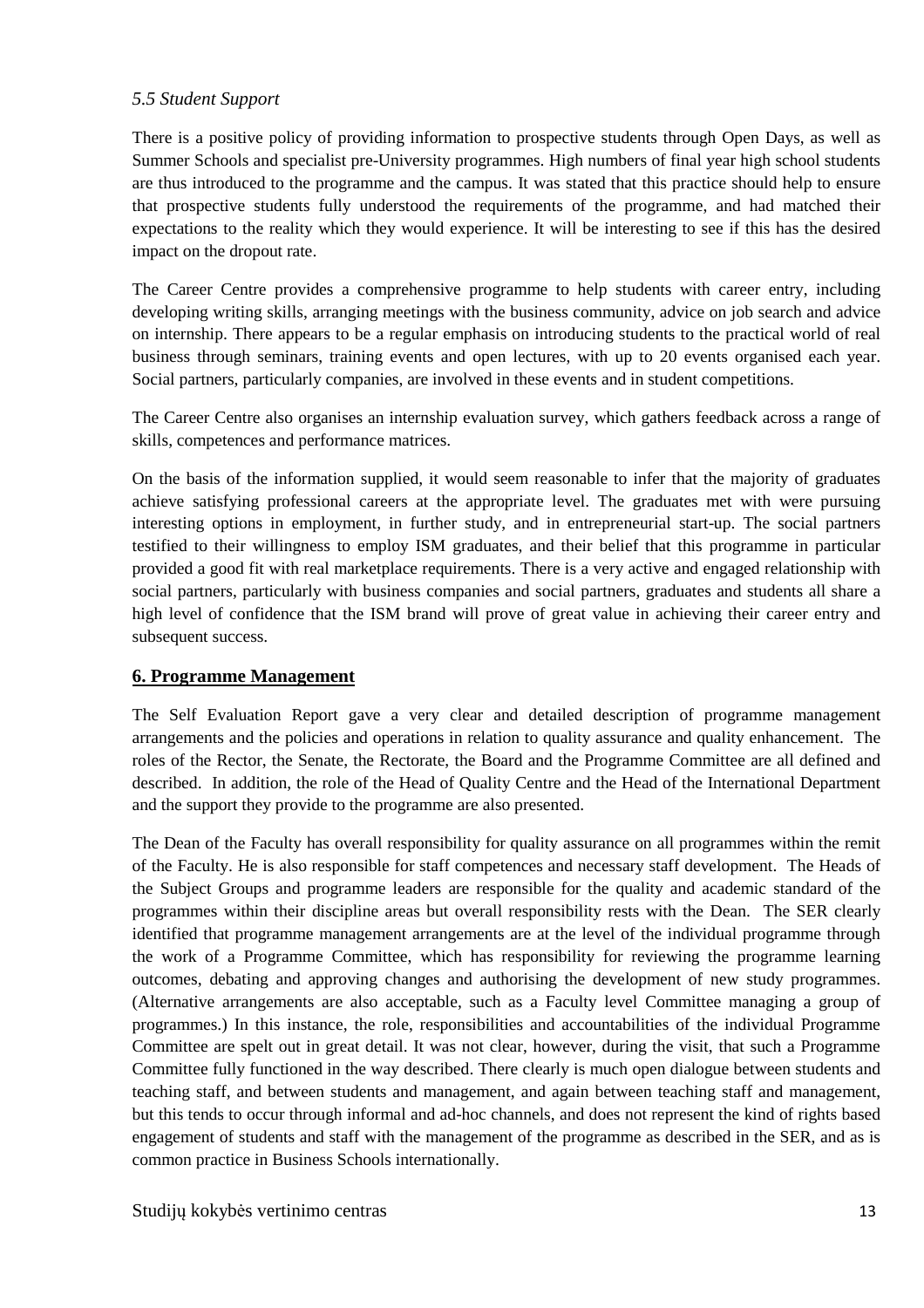The Expert Team agreed that there is a Programme Committee for this programme, but feel that its constitution and working procedures might be reviewed with a view to providing a forum where feedbacks from all stakeholders can be evaluated and discussed and appropriate recommendations made to be progressed within the structures of ISM. It is always helpful if such a committee has formal records and minutes, and many Business Schools find it helpful to integrate all the available inputs into the formulation of an annual Quality Enhancement Plan which captures the agenda for continuous improvement and reviews progress made to date.

The Expert Team acknowledges instances where the student voice clearly was heard in bringing about programme change, but this was clearly through channels other than the Programme Committee.

The Head of the Quality Centre promotes University level learning and Quality Assurance policies in liaison with the Deans and Heads of Subject Group and is responsible for liaison with external Quality Assurance agencies, and this is clearly a very effective unit which testifies to a real quality culture in the university. The Office of Student Association is responsible for regular research surveys and the measurement of student satisfaction.

There is overall a positive policy of promoting student participation in governance and decision making at all levels up to and including the University Senate, but, again, students met on the visit were unaware of a role or representation on the Programme Committee. A comprehensive and effective programme approval process is described together with processes for course changes and modifications and these arrangements benchmark positively with best international practice at the higher levels of decision making. The arrangements for programme monitoring at Institutional and programme level are generally clear and effective. The data inputs to the plan are provided by the Quality Centre and by employer satisfaction surveys, annual career monitoring and the evaluation of staff development needs. These arrangements and their implementation again represent examples of best international practice. There is a further commitment to providing feedback by the Heads of the Subject Groups to teachers and students.

There appears to be an active engagement by social partners in the evaluation and improvement processes detailed above and the Expert Team regard the internal quality assurance measures as effective and efficient and benchmarking well with best international practice which may result in quality improvements.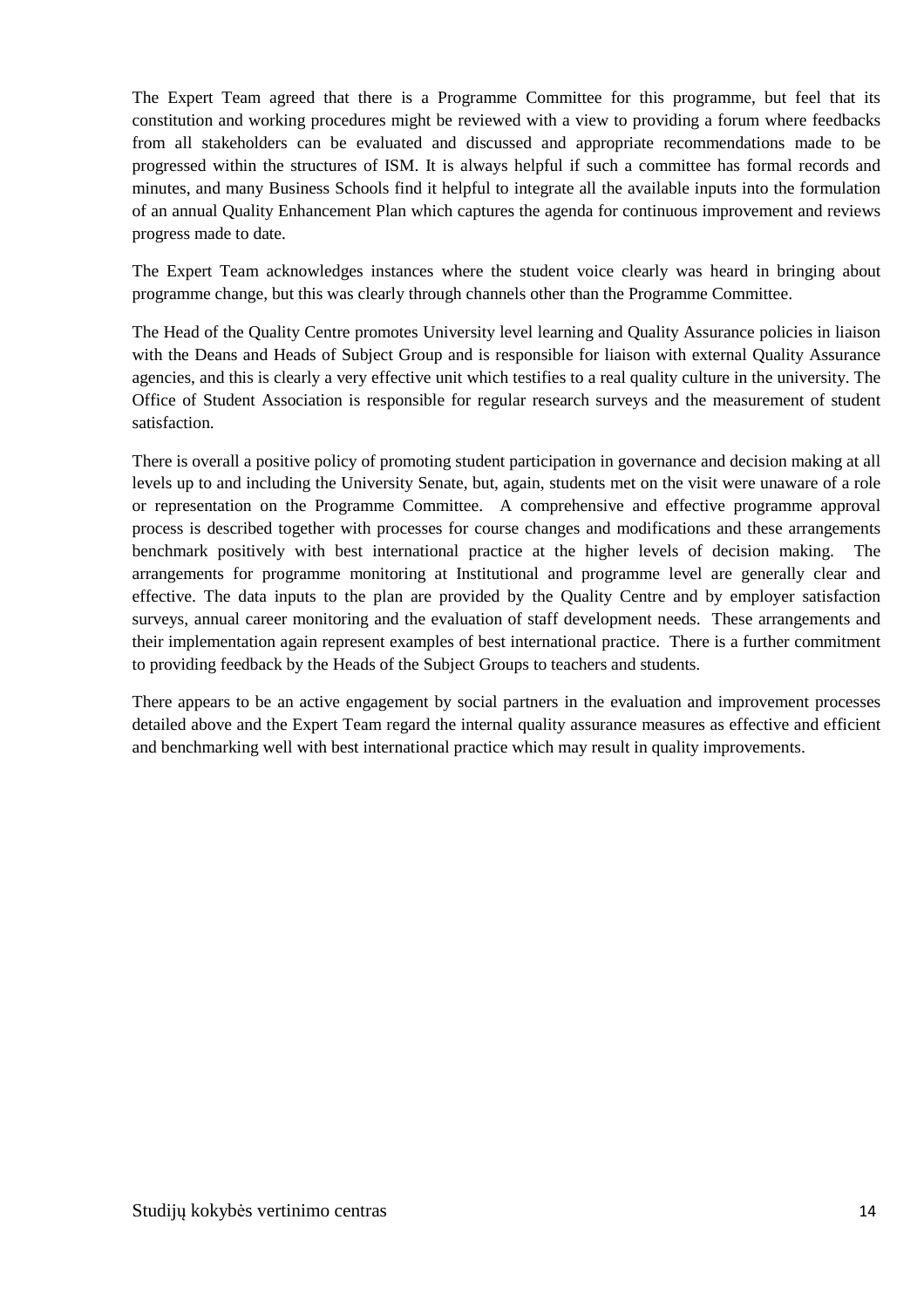#### III. RECOMMENDATIONS

1. The Study Programme Committee should clarify the programme's aims and learning outcomes, taking appropriate action to align them with the programme title, with respect to achieving more of a balance between the domain of business and that of communication.

2. The Study Programme Committee should review the curriculum with respect to the offerings of electives which must serve the student needs for acquiring specialized knowledge in specific international markets, business / management areas or communication. It is also necessary that more attention is given to enhance the exposure of students to research methodologies, both as study elements within individual subjects and mainly in connection with the writing of the bachelor thesis.

3. Management should initiate a project to investigate the complex factors underpinning dropout rate. In addition to the excellent current interventions to support first year students, such as the dedicated Academic Advisor and the 'student buddy' system, management should develop strategies (including a Transition Policy and a First Year Experience focus) which may help with student retention.

4. The Management should fully implement the kind of Programme Committee which is well described in the SER in terms of roles, responsibilities and accountabilities, and should ensure full participation of stakeholders on a formal basis.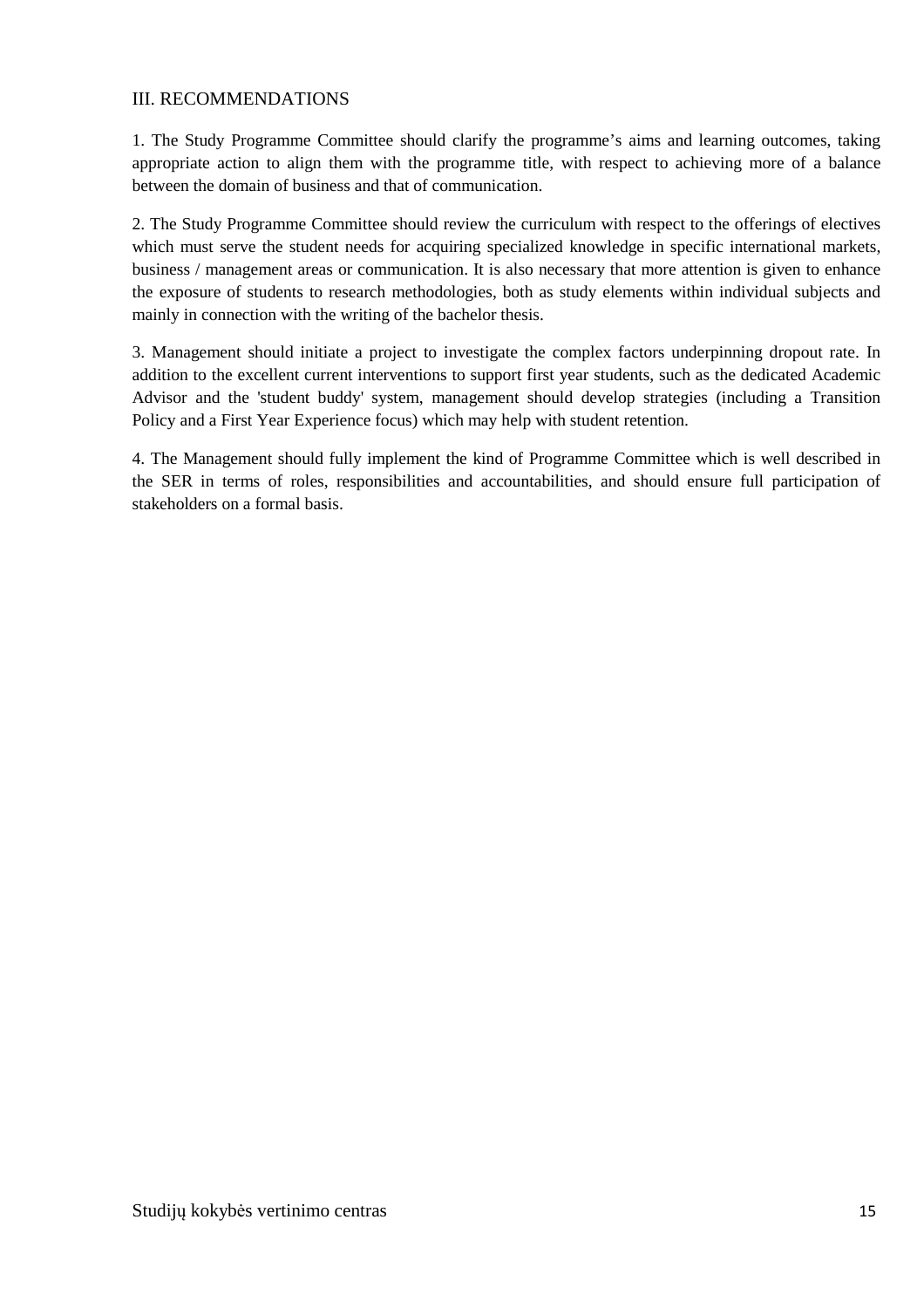#### IV. SUMMARY

- 1. This is a very good version of an International Business programme delivered by a Faculty which has a full understanding of the different strands which contribute to the internationalisation of a student's experience. These include curriculum content, modules (both mandatory and elective), the international experience of local staff, the use of visiting international staff, the topics addressed in the final thesis and the management and focus of the internship Professional Practice component, as well as international partnerships and aspirations to international accreditation. The present title of the programme would seem to promise a much fuller treatment of Communication as a domain of study, whereas in reality this part of the programme amounts to well-delivered foreign language teaching and little else. The programme would not significantly suffer by being regarded as, and promoted as, an International Business programme, but this is a matter for the local team.
- 2. The SER is well presented and generally meets the information needs of the Expert Team. While it does not follow in detail the layout suggested by the template, the major sections are covered in detail and there is evidence of a worthwhile review process involving the work of the Self Evaluation Group, including student inputs – though there might well have been more attention given to debate and discussion in a committee format.
- 3. The programme aims are clearly stated, appropriate to this level and in full accordance with national and university regulation. While there are too many programme level learning outcomes, the version appearing on the website indicates the very good understanding which the team has of learning outcomes. Information regarding the programme is clear and accessible to students. The programme is as yet only in its 5th year of operation at Vilnius and in its 2nd year at Kaunas so no graduate placement data is available but the strong demand for the programme, the excellent entrance scores and the engagement of social partners suggest a good fit with available market opportunity. Learning outcomes are consistent with level, aims and objectives, but perhaps the inclusion of Communication in the programme title might raise expectations that other learning outcomes related to this domain would also be addressed. Overall, the Communication area of the curriculum appears to have 'minor' rather than equal status, and it seems to be weaker than the business area, lacking in particular in specialisations.
- 4. The curriculum structure conforms to the ECTS structure, meets legal requirements and the programme complies with the General Requirements of Lithuanian Regulations for Higher Education. The logic, progression of the programme is appropriate and non-repetitive and the Expert Team commends the capstone course, the integrative contribution of the thesis and the Professional Practice module. There would be value in considering the time table arrangements for first year students to take account of the undoubted challenges for students involved in transition from high school to university. The very early placing of certain analytic subjects might be considered.
- 5. The composition of the teaching staff fully complies with Lithuanian regulations for first cycle study programmes but it is notable that there is less strength in depth in the Communication teaching team (foreign language teachers with some domain experts) and as Expert Team noticed during the visit, these subjects appear to be taught at a fairly basic level. The staffing is adequate to the needs of the programme and there is a commendable engagement of foreign teachers as well as a flow of visiting staff. Professional development of staff is well resourced within an overall performance management framework, and there is some attention to supporting staff research. The use of educational technology might allow sharing of such resources between the sites, and a stronger pattern of interaction between the sites and, in particular, between the students in the two locations.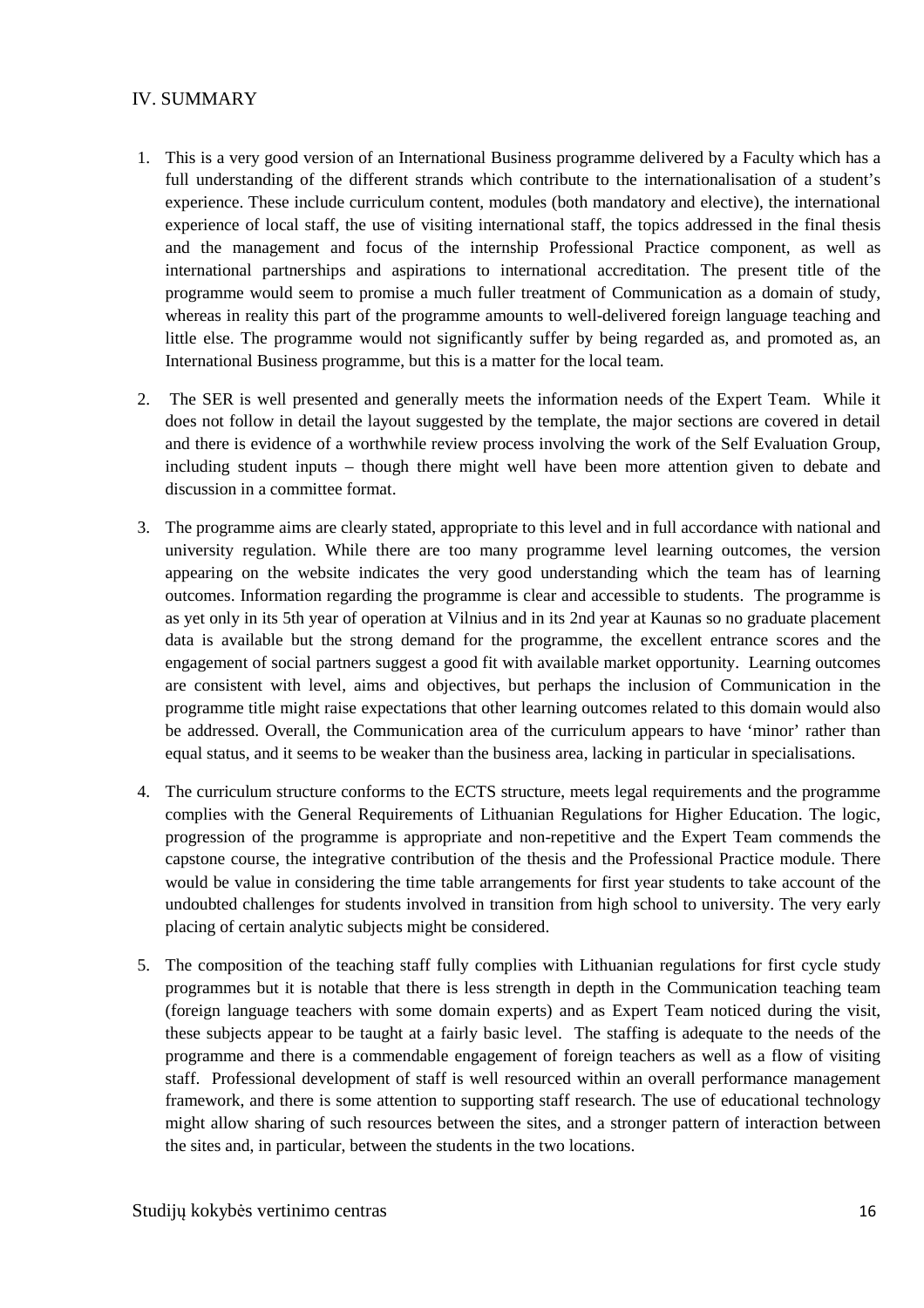- 6. Resources in both campus locations are of high quality. The ISM has adopted a thin-client architecture, a strong server provision and the dynamic capability provided by virtualisation. There is a detailed description of a fully funded development project which will provide for renewal and upgrade of the Audio/Visual and IT infrastructure with considerable potential for eLearning development.
- 7. The study process and the policies and procedures around student assessment fully meet the regulatory requirements of the country and the University. Recruitment is very strong in both locations. Information provision to students is transparent and effective and feedback from students is incorporated into deliberation and decision making. The failure rates and dropout rates are a matter of concern, and there is a need for the teaching team to arrive at an understanding of the totality of issues which contribute to this problem. Further attention might also be given to school to University transition and the First Year Student Experience.
- 8. Programme management provision is in accordance with national and university requirement with the roles of the Academic Board and the Programme Committee well defined in the Self Evaluation Report. However, there is less conclusive evidence on the ground that Programme Committee arrangements and accountabilities are fully implemented. There is a positive policy of promoting student participation in governance, but there does not appear to be effective student engagement with the Programme Committee. The programme approval and modification process is detailed and appropriate. A Quality Enhancement Plan approach is taken on an annual basis and this is commended.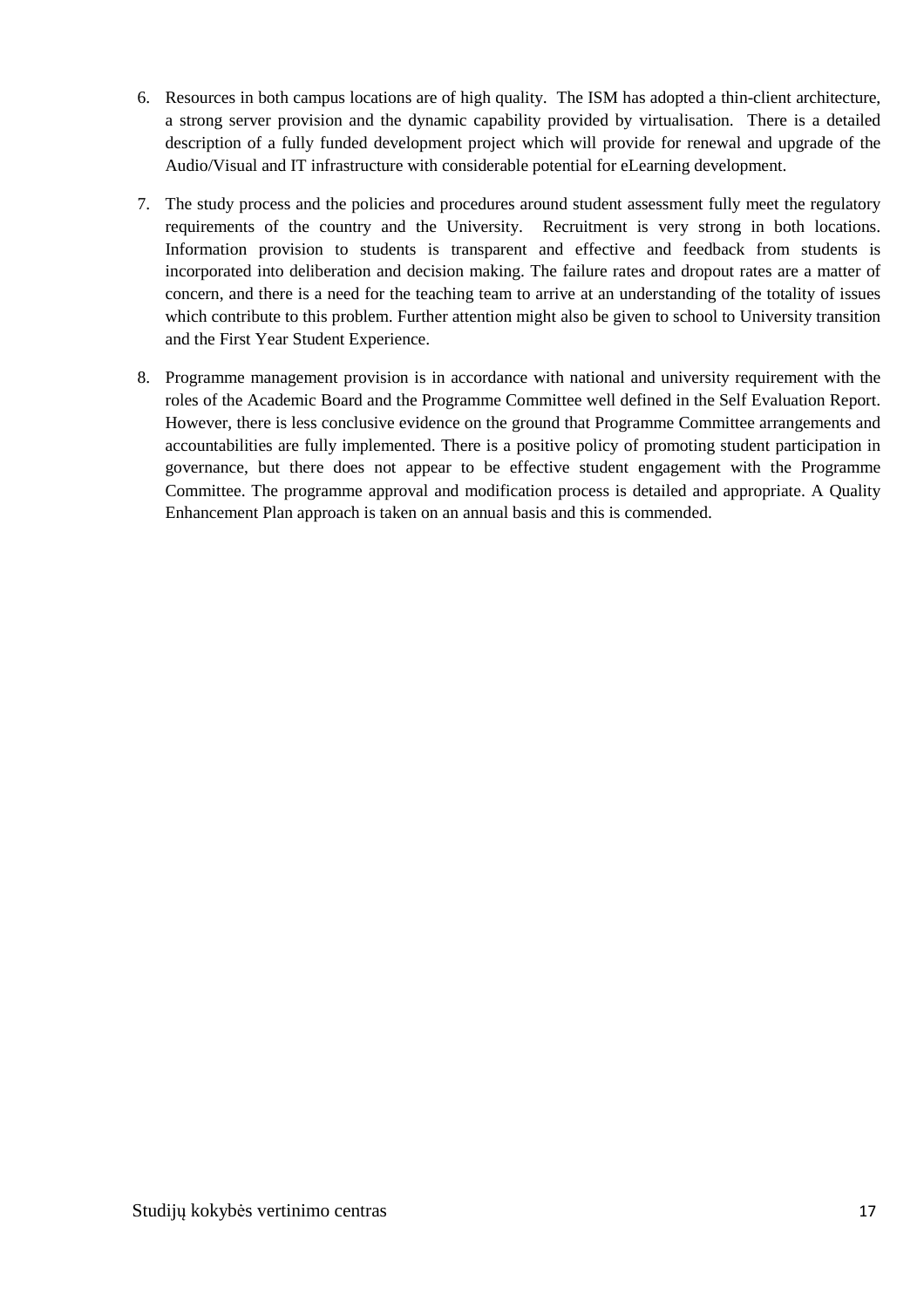#### V. GENERAL ASSESSMENT

The study programme *International Business and Communication* (state code – 612N12002) at ISM University of Management and Economics is given positive evaluation.

| No. | <b>Evaluation Area</b>                                                                                     | <b>Evaluation Area</b><br>in Points* |
|-----|------------------------------------------------------------------------------------------------------------|--------------------------------------|
| 1.  | Programme aims and learning outcomes                                                                       |                                      |
| 2.  | Curriculum design                                                                                          | 3                                    |
| 3.  | <b>Staff</b>                                                                                               |                                      |
| 4.  | <b>Material resources</b>                                                                                  |                                      |
| 5.  | Study process and assessment (student admission, study process<br>student support, achievement assessment) |                                      |
| 6.  | Programme management (programme administration, internal quality<br>assurance)                             |                                      |
|     | <b>Total:</b>                                                                                              |                                      |

*Study programme assessment in points by evaluation areas*.

\*1 (unsatisfactory) - there are essential shortcomings that must be eliminated;

2 (satisfactory) - meets the established minimum requirements, needs improvement;

3 (good) - the field develops systematically, has distinctive features;

4 (very good) - the field is exceptionally good.

Grupės vadovas:<br>Team leader:

Paul O'Sullivan

Grupės nariai:

Team members: Prof. dr. Tatjana Volkova Prof. dr. Pandelis G. Ipsilandis Giedrius Romeika Jolita Čeičytė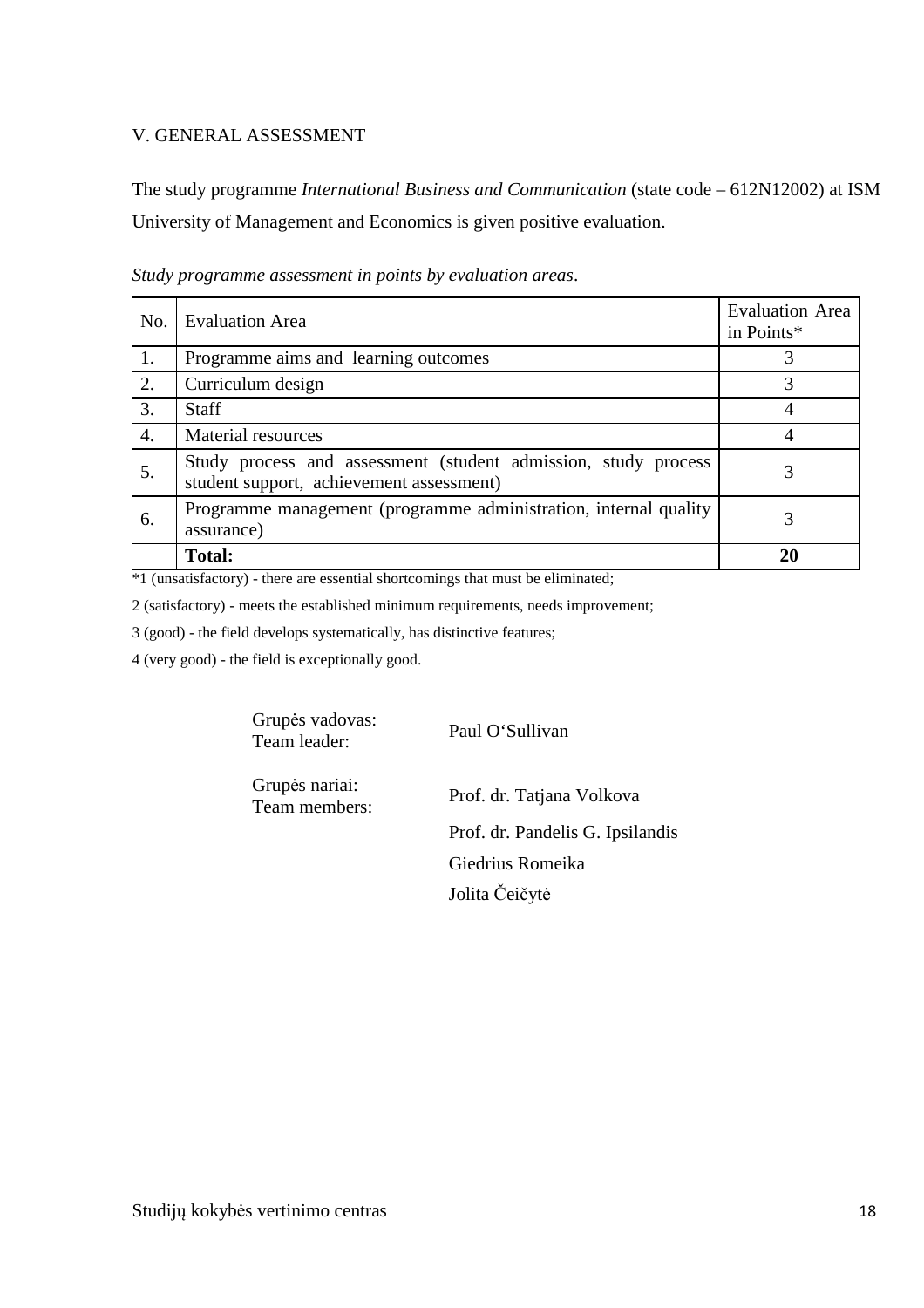### **ISM VADYBOS IR EKONOMIKOS UNIVERSITETO PIRMOSIOS PAKOPOS STUDIJŲ PROGRAMOS** *TARPTAUTINIS VERSLAS IR KOMUNIKACIJA* **(VALSTYBINIS KODAS – 612N12002) 2014-01-22 EKSPERTINIO VERTINIMO IŠVADŲ NR. SV4-50 IŠRAŠAS**

<...>

#### **V. APIBENDRINAMASIS ĮVERTINIMAS**

ISM Vadybos ir ekonomikos universiteto studijų programa *Tarptautinis verslas ir komunikacija*  (valstybinis kodas – 612N12002) vertinama **teigiamai**.

| Eil.             | Vertinimo sritis                                 | <b>Srities</b> |
|------------------|--------------------------------------------------|----------------|
|                  |                                                  | jvertinimas,   |
| Nr.              |                                                  | balais*        |
| 1.               | Programos tikslai ir numatomi studijų rezultatai | 3              |
| 2.               | Programos sandara                                | 3              |
| 3.               | Personalas                                       | $\overline{4}$ |
| $\overline{4}$ . | Materialieji ištekliai                           | $\overline{4}$ |
| 5.               | Studijų eiga ir jos vertinimas                   | 3              |
| 6.               | Programos vadyba                                 | 3              |
|                  | Iš viso:                                         | 20             |

\* 1 - Nepatenkinamai (yra esminių trūkumų, kuriuos būtina pašalinti)

2 - Patenkinamai (tenkina minimalius reikalavimus, reikia tobulinti)

3 - Gerai (sistemiškai plėtojama sritis, turi savitų bruožų)

4 - Labai gerai (sritis yra išskirtinė)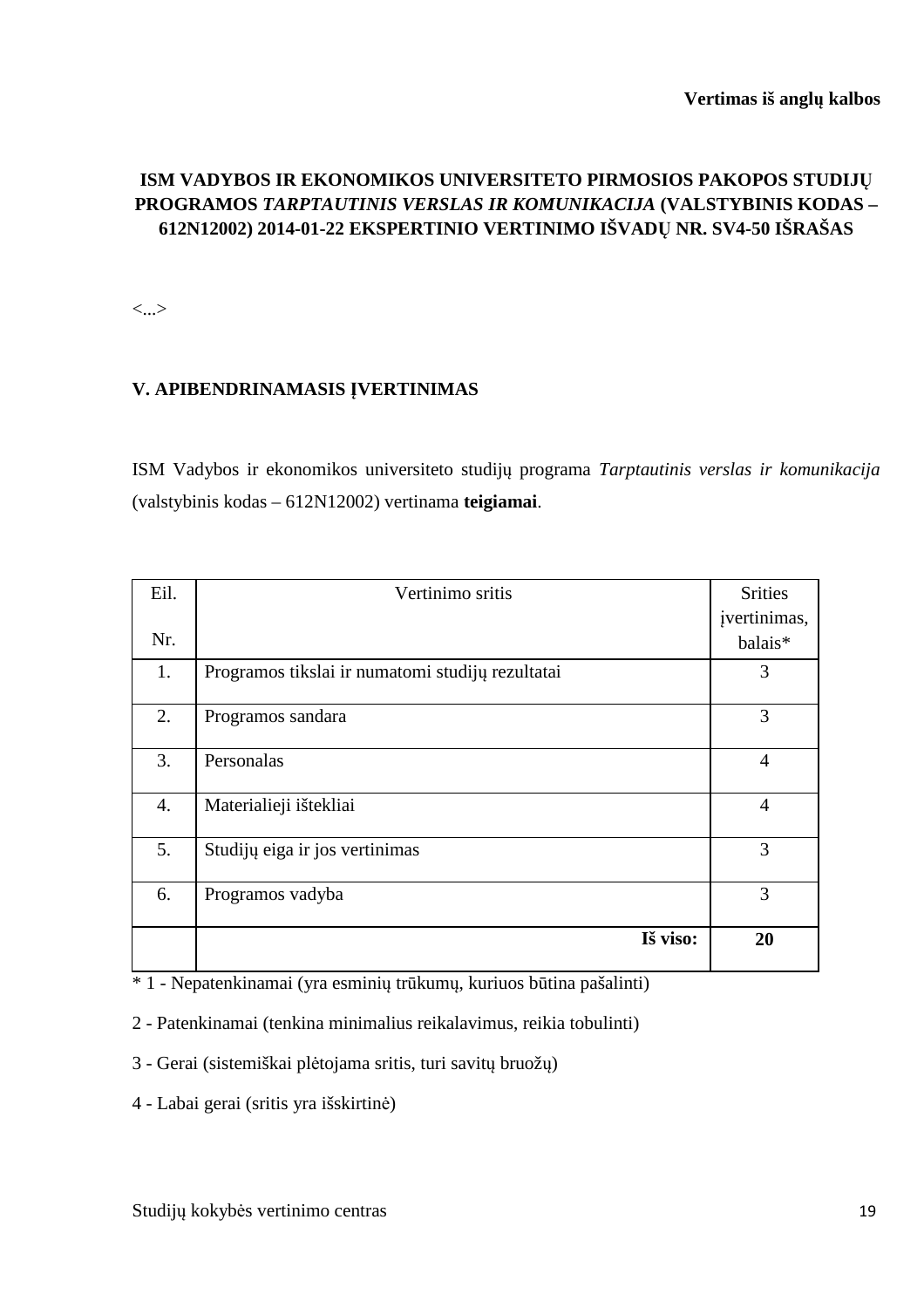#### **IV. SANTRAUKA**

- 1. Fakultetas pasirinko labai gerą tarptautinio verslo programos kryptį, kai studentai supažindinami su įvairiomis verslo tendencijomis, kurios prisideda prie studentų patirties tarptautiškumo. Tai apima programos turinį ir modulius (privalomieji ir pasirenkamieji), programos dėstytojus turinčius tarptautinės patirties, kviečiamus dėstytojus iš kitų šalių, baigiamųjų darbų temas, taip pat skiriamas didelis dėmesys profesinei praktikai, plėtojama tarptautinė partnerystė ir siekiama tarptautinės akreditacijos. Sprendžiant iš studijų programos pavadinimo, komunikacijos sričiai turėtų būti skiriamas nemažas dėmesys, tačiau komunikacijos dalis realiai yra profesionalus užsienio kalbos mokymas. Galbūt ši studijų programa galėtų vadintis "Tarptautinis verslas". Tai nuspręsti turėtų studijų programos vykdytojai.
- 2. Savianalizės suvestinė parengta gerai, joje pateikta pakankamai informacijos ekspertų grupei. Nors savianalizės suvestinė nėra parengta tiksliai pagal nustatytą formą, pagrindiniuose skyriuose išdėstyta informacija yra išsami ir vertinimas atliktas tinkamai, įskaitant savianalizės rengimo grupę ir studentą, vis dėlto norėtųsi, kad daugiau dėmesio Studijų programos komitete būtų skiriama debatams ir diskusijoms.
- 3. Programos tikslai apibrėžti aiškiai, jie atitinka studijų pakopą ir nacionalinius bei universiteto nuostatus. Nors programos studijų rezultatų yra daug, jie konkrečiai apibūdinti šios studijų programos aprašyme interneto svetainėje. Informacija apie programą aiškiai pateikiama ir prieinama studentams. Vilniuje ši programa pradėta vykdyti prieš penkerius, o Kaune prieš dvejus metus, todėl duomenų apie absolventų įsidarbinimą dar nėra. Šios studijų programos populiarumas, puikūs stojimo rezultatai ir socialinių partnerių įtraukimas leidžia manyti, kad programa visiškai atitinka rinkos poreikius. Studijų rezultatai atitinka studijų pakopą, tikslus ir uždavinius. Kadangi programos pavadinime yra žodis "komunikacija", norėtųsi, kad būtų numatyti ir šios srities studijų rezultatai. Apskritai, komunikacijos dalis šioje studijų programoje nėra lygiavertė verslo daliai ir jai skiriama per mažai dėmesio, ypač specializacijose.
- 4. Studijų turinys atitinka ECTS reikalavimus, teisinius reikalavimus, Lietuvos aukštojo mokslo įstatymo bendruosius reikalavimus. Studijų programa sudaryta logiškai ir dalykai dėstomi nuosekliai, nesikartoja. Ekspertų grupė gerai vertina baigiamąjį kursą, teigdama, kad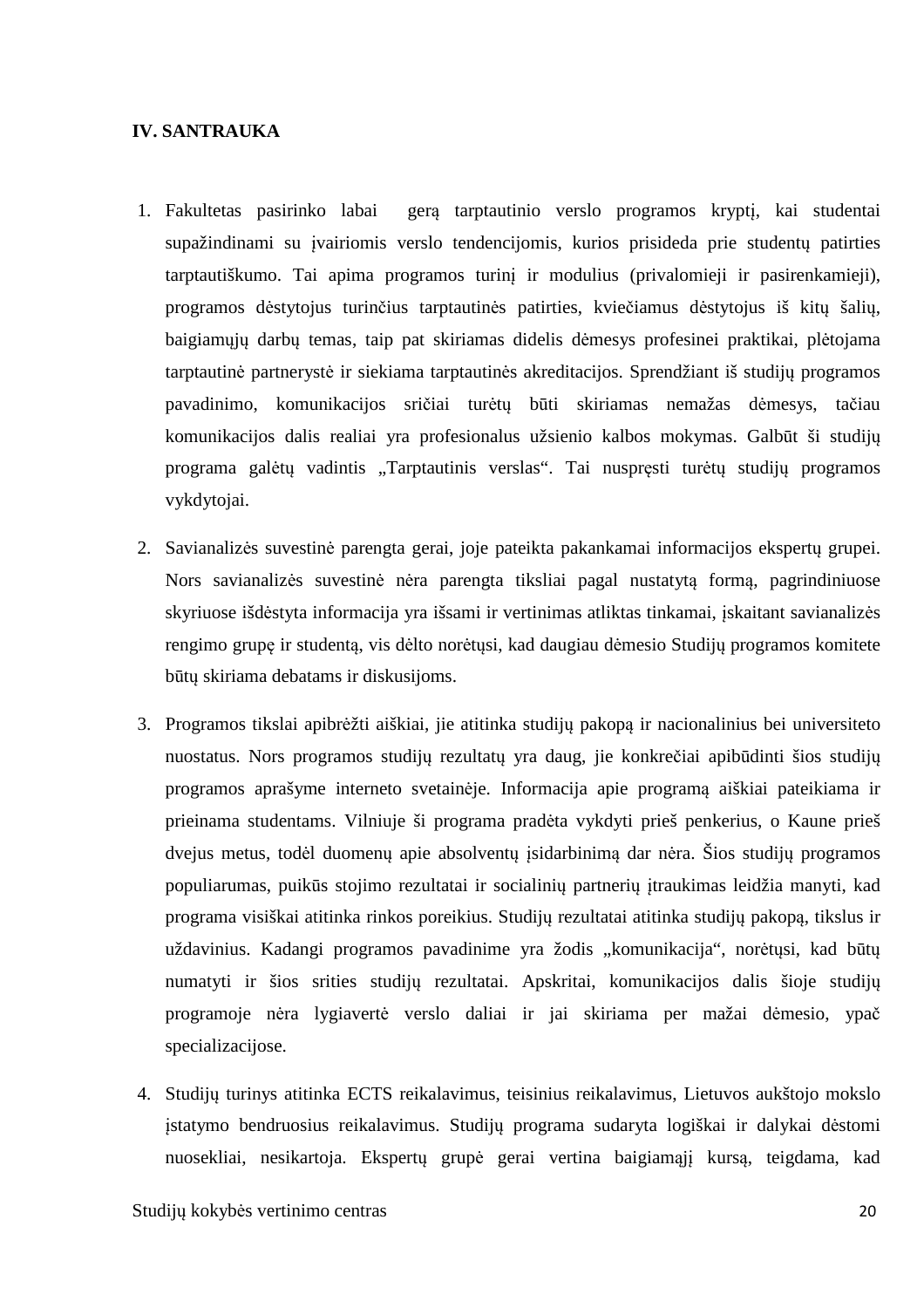baigiamieji darbai pritaikomi praktikoje, o profesinė praktika susijusi su studijuojamu dalyku. Pirmakursių tvarkaraščiai turėtų būti sudaryti taip, kad jiems būtų lengviau pereiti nuo mokyklos prie universiteto iššūkių. Turėtų būti apsvarstyti per anksti dėstomi kai kurie analitiniai dalykai.

- 5. Dėstytojų sudėtis atitinka Lietuvos teisės aktus, reglamentuojančius pirmosios pakopos studijų programas. Komunikacijos srities dalykų (kuriuos dėsto užsienio kalbos dėstytojai ir keli šio dalyko specialistai) dėstymas galėtų būtų gilesnis, kaip ekspertai pastebėjo, yra mokoma gana vidutiniu lygiu. Studijų programos dėstytojų skaičius pakankamas. Pagirtina, kad dirba užsienio dėstytojai ir atvyksta kviestiniai dėstytojai. Darbuotojų profesiniam tobulėjimui sudarytos geros sąlygos pagal bendrąją veiklos vadybos programą, remiamas darbuotojų mokslinis darbas. Mokymo technologijų panaudojimas galėtų užtikrinti resursų pasidalijimą tarp universiteto padalinių, sustiprintų jų tarpusavio bendravimą, ypač tarp Vilniuje ir Kaune besimokančių studentų.
- 6. Universiteto padaliniai Vilniuje ir Kaune aprūpinti aukštos kokybės įranga. ISM įdiegė klientinę kompiuterinę architektūrą, galingas tarnybines stotis ir virtualią architektūrą. Parengtas visiškai finansuojamas projektas, skirtas garso bei vaizdo ir IT infrastruktūros atnaujinimui, siekiant užtikrinti nuotolinio mokymosi galimybes.
- 7. Studijų procesas, studentų vertinimo politika ir procedūros visiškai atitinka šalies ir universiteto norminius reikalavimus. Norinčiųjų studijuoti skaičius abiejuose padaliniuose yra didelis. Studentams pateikiama informacija yra aiški ir tinkama, svarstant ir priimant sprendimus atsižvelgiama į studentų atsiliepimus. Reikėtų susirūpinti dėl studentų skolų ir nebaigusiųjų studijas studentų skaičius. Dėstytojai turėtų stengtis nustatyti visas šių reiškinių priežastis. Daugiau dėmesio reikėtų skirti pirmakursių perėjimui iš mokyklos į universitetą ir pirmųjų metų studento patirčiai.
- 8. Programos vadyba vykdoma pagal nacionalinius ir universiteto reikalavimus kartu dalyvaujant Akademinei tarybai ir programos komitetui, kurių puikiai apibūdinti savianalizės suvestinėje. Vis dėlto yra nepakankamai įtikinamų įrodymų, kad Studijų programos komitetas visiškai įgyvendintų savo susitarimus ir atsakomybes. Studentai skatinami dalyvauti studijų programos valdymo procese, bet yra nepakankamai aktyviai įtraukti į Studijų programos komiteto veiklą. Studijų programos tvirtinimo ir keitimo procedūra išsami ir tinkama. Pagirtina, kad kasmet rengiamas Kokybės gerinimo planas.